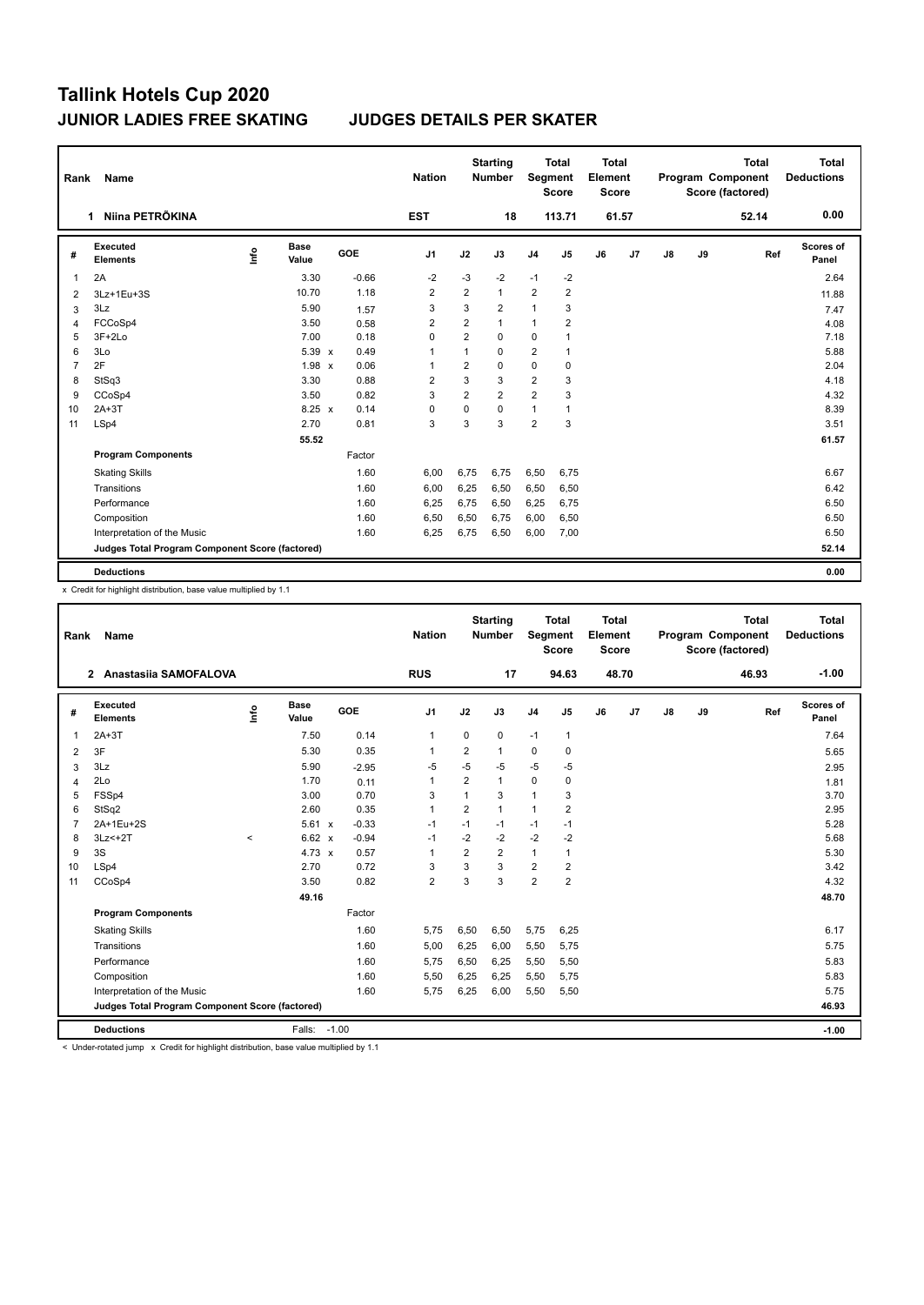| Rank           | Name                                            |         |                      |            | <b>Nation</b>  |                | <b>Starting</b><br><b>Number</b> | Segment        | Total<br><b>Score</b> | <b>Total</b><br>Element<br><b>Score</b> |                |               |    | <b>Total</b><br>Program Component<br>Score (factored) | <b>Total</b><br><b>Deductions</b> |
|----------------|-------------------------------------------------|---------|----------------------|------------|----------------|----------------|----------------------------------|----------------|-----------------------|-----------------------------------------|----------------|---------------|----|-------------------------------------------------------|-----------------------------------|
|                | <b>Maia SOERENSEN</b><br>3                      |         |                      |            | <b>DEN</b>     |                | 15                               |                | 93.80                 |                                         | 50.46          |               |    | 43.34                                                 | 0.00                              |
| #              | Executed<br><b>Elements</b>                     | ١nf٥    | <b>Base</b><br>Value | <b>GOE</b> | J <sub>1</sub> | J2             | J3                               | J <sub>4</sub> | J5                    | J6                                      | J <sub>7</sub> | $\mathsf{J}8$ | J9 | Ref                                                   | Scores of<br>Panel                |
| 1              | 2A+1Eu+3S                                       |         | 8.10                 | 0.72       | $\overline{2}$ | $\overline{2}$ | $\overline{2}$                   | $\mathbf{1}$   | 1                     |                                         |                |               |    |                                                       | 8.82                              |
| 2              | 3F                                              |         | 5.30                 | 0.71       | $\overline{1}$ | 3              | $\overline{2}$                   | $\mathbf{1}$   | $\mathbf{1}$          |                                         |                |               |    |                                                       | 6.01                              |
| 3              | 3Lo                                             |         | 4.90                 | 0.49       | 1              | $\overline{2}$ | $\mathbf{1}$                     | 1              | 1                     |                                         |                |               |    |                                                       | 5.39                              |
| 4              | $3S+2T$                                         |         | 5.60                 | 0.29       | 1              | $\overline{2}$ | $\mathbf{1}$                     | $\Omega$       | $\mathbf 0$           |                                         |                |               |    |                                                       | 5.89                              |
| 5              | FSSp3                                           |         | 2.60                 | 0.26       | 1              | 1              | $\mathbf{1}$                     | 0              | 1                     |                                         |                |               |    |                                                       | 2.86                              |
| 6              | $3T+2T$                                         |         | 5.50                 | 0.42       | $\overline{2}$ | $\mathbf{1}$   | $\mathbf{1}$                     | $\mathbf{1}$   | 1                     |                                         |                |               |    |                                                       | 5.92                              |
| $\overline{7}$ | 2A                                              |         | $3.63 \times$        | 0.22       | $\mathbf{1}$   | 1              | $\Omega$                         | 0              | $\mathbf{1}$          |                                         |                |               |    |                                                       | 3.85                              |
| 8              | 3T<                                             | $\prec$ | $3.70 \times$        | $-0.67$    | $-2$           | $-1$           | $-2$                             | $-2$           | $-2$                  |                                         |                |               |    |                                                       | 3.03                              |
| 9              | LSp3                                            |         | 2.40                 | 0.24       | $\mathbf{1}$   | 1              | 1                                | 1              | $\mathbf{1}$          |                                         |                |               |    |                                                       | 2.64                              |
| 10             | StSq2                                           |         | 2.60                 | 0.35       | 1              | $\overline{2}$ | 1                                | $\mathbf{1}$   | 2                     |                                         |                |               |    |                                                       | 2.95                              |
| 11             | CCoSp3                                          |         | 3.00                 | 0.10       | 0              | 1              | $\Omega$                         | 0              | $\mathbf{1}$          |                                         |                |               |    |                                                       | 3.10                              |
|                |                                                 |         | 47.33                |            |                |                |                                  |                |                       |                                         |                |               |    |                                                       | 50.46                             |
|                | <b>Program Components</b>                       |         |                      | Factor     |                |                |                                  |                |                       |                                         |                |               |    |                                                       |                                   |
|                | <b>Skating Skills</b>                           |         |                      | 1.60       | 5,50           | 6,00           | 5,75                             | 5,50           | 5,50                  |                                         |                |               |    |                                                       | 5.58                              |
|                | Transitions                                     |         |                      | 1.60       | 4,50           | 5,25           | 5,25                             | 5,50           | 5,00                  |                                         |                |               |    |                                                       | 5.17                              |
|                | Performance                                     |         |                      | 1.60       | 5,25           | 5,75           | 6,00                             | 5,75           | 5,50                  |                                         |                |               |    |                                                       | 5.67                              |
|                | Composition                                     |         |                      | 1.60       | 4,75           | 5,50           | 5,25                             | 5,25           | 5,25                  |                                         |                |               |    |                                                       | 5.25                              |
|                | Interpretation of the Music                     |         |                      | 1.60       | 4,75           | 5,75           | 5,50                             | 5,50           | 5,25                  |                                         |                |               |    |                                                       | 5.42                              |
|                | Judges Total Program Component Score (factored) |         |                      |            |                |                |                                  |                |                       |                                         |                |               |    |                                                       | 43.34                             |
|                | <b>Deductions</b>                               |         |                      |            |                |                |                                  |                |                       |                                         |                |               |    |                                                       | 0.00                              |

< Under-rotated jump x Credit for highlight distribution, base value multiplied by 1.1

| Rank           | Name                                            |         |                      |                         | <b>Nation</b>  |                | <b>Starting</b><br><b>Number</b> | Segment        | <b>Total</b><br><b>Score</b> | <b>Total</b><br>Element<br><b>Score</b> |       |               |    | <b>Total</b><br>Program Component<br>Score (factored) | Total<br><b>Deductions</b> |
|----------------|-------------------------------------------------|---------|----------------------|-------------------------|----------------|----------------|----------------------------------|----------------|------------------------------|-----------------------------------------|-------|---------------|----|-------------------------------------------------------|----------------------------|
|                | 4 Nataly LANGERBAUR                             |         |                      |                         | <b>EST</b>     |                | 19                               |                | 81.14                        |                                         | 37.87 |               |    | 44.27                                                 | $-1.00$                    |
| #              | Executed<br><b>Elements</b>                     | lnfo    | <b>Base</b><br>Value | GOE                     | J <sub>1</sub> | J2             | J3                               | J <sub>4</sub> | J <sub>5</sub>               | J6                                      | J7    | $\mathsf{J}8$ | J9 | Ref                                                   | Scores of<br>Panel         |
| 1              | 2A                                              |         | 3.30                 | 0.33                    | 0              | 1              | 2                                | $\mathbf{1}$   | $\mathbf{1}$                 |                                         |       |               |    |                                                       | 3.63                       |
| 2              | $3F+2T$                                         |         | 6.60                 | 0.71                    | $\mathbf{1}$   | 2              | 1                                | $\mathbf{1}$   | $\overline{2}$               |                                         |       |               |    |                                                       | 7.31                       |
| 3              | 2Lze                                            | е       | 1.68                 | $-0.84$                 | $-5$           | $-5$           | $-5$                             | $-5$           | $-5$                         |                                         |       |               |    |                                                       | 0.84                       |
| $\overline{4}$ | FSSp4                                           |         | 3.00                 | 0.30                    | $\mathbf{1}$   | $-1$           | 2                                | $\mathbf 0$    | $\overline{2}$               |                                         |       |               |    |                                                       | 3.30                       |
| 5              | 2A<                                             | $\prec$ | 2.64                 | $-0.97$                 | $-2$           | $-3$           | $-4$                             | $-5$           | $-4$                         |                                         |       |               |    |                                                       | 1.67                       |
| 6              | 3S                                              |         | 4.73 $x$             | 0.43                    | $\mathbf{1}$   | $\overline{2}$ | $\mathbf{1}$                     | $\mathbf{1}$   | 1                            |                                         |       |               |    |                                                       | 5.16                       |
| $\overline{7}$ | 3F<                                             | $\prec$ | 4.66                 | $-2.12$<br>$\mathsf{x}$ | $-5$           | $-5$           | $-5$                             | $-5$           | $-5$                         |                                         |       |               |    |                                                       | 2.54                       |
| 8              | 2Lo+1Eu+2F                                      |         | 4.40 $\times$        | 0.00                    | $\Omega$       | 1              | $\Omega$                         | $\pmb{0}$      | 0                            |                                         |       |               |    |                                                       | 4.40                       |
| 9              | CCoSp3                                          |         | 3.00                 | 0.10                    | 0              | 1              | 0                                | $\mathbf{1}$   | 0                            |                                         |       |               |    |                                                       | 3.10                       |
| 10             | StSq2                                           |         | 2.60                 | 0.52                    | $\mathbf{1}$   | $\overline{2}$ | $\overline{2}$                   | $\overline{2}$ | $\overline{2}$               |                                         |       |               |    |                                                       | 3.12                       |
| 11             | LSp3                                            |         | 2.40                 | 0.40                    | $\overline{2}$ | $\overline{2}$ | $\mathbf{1}$                     | $\mathbf{1}$   | $\overline{2}$               |                                         |       |               |    |                                                       | 2.80                       |
|                |                                                 |         | 39.01                |                         |                |                |                                  |                |                              |                                         |       |               |    |                                                       | 37.87                      |
|                | <b>Program Components</b>                       |         |                      | Factor                  |                |                |                                  |                |                              |                                         |       |               |    |                                                       |                            |
|                | <b>Skating Skills</b>                           |         |                      | 1.60                    | 6,00           | 6,25           | 6,00                             | 5,50           | 6,00                         |                                         |       |               |    |                                                       | 6.00                       |
|                | Transitions                                     |         |                      | 1.60                    | 5,25           | 5,50           | 5,75                             | 5,25           | 5,50                         |                                         |       |               |    |                                                       | 5.42                       |
|                | Performance                                     |         |                      | 1.60                    | 5,00           | 5,75           | 6.00                             | 4,75           | 5,25                         |                                         |       |               |    |                                                       | 5.33                       |
|                | Composition                                     |         |                      | 1.60                    | 5,50           | 5,50           | 6,00                             | 5,00           | 5,50                         |                                         |       |               |    |                                                       | 5.50                       |
|                | Interpretation of the Music                     |         |                      | 1.60                    | 5,50           | 5,50           | 5,75                             | 5,00           | 5,25                         |                                         |       |               |    |                                                       | 5.42                       |
|                | Judges Total Program Component Score (factored) |         |                      |                         |                |                |                                  |                |                              |                                         |       |               |    |                                                       | 44.27                      |
|                | <b>Deductions</b>                               |         | Falls:               | $-1.00$                 |                |                |                                  |                |                              |                                         |       |               |    |                                                       | $-1.00$                    |

< Under-rotated jump x Credit for highlight distribution, base value multiplied by 1.1 e Wrong edge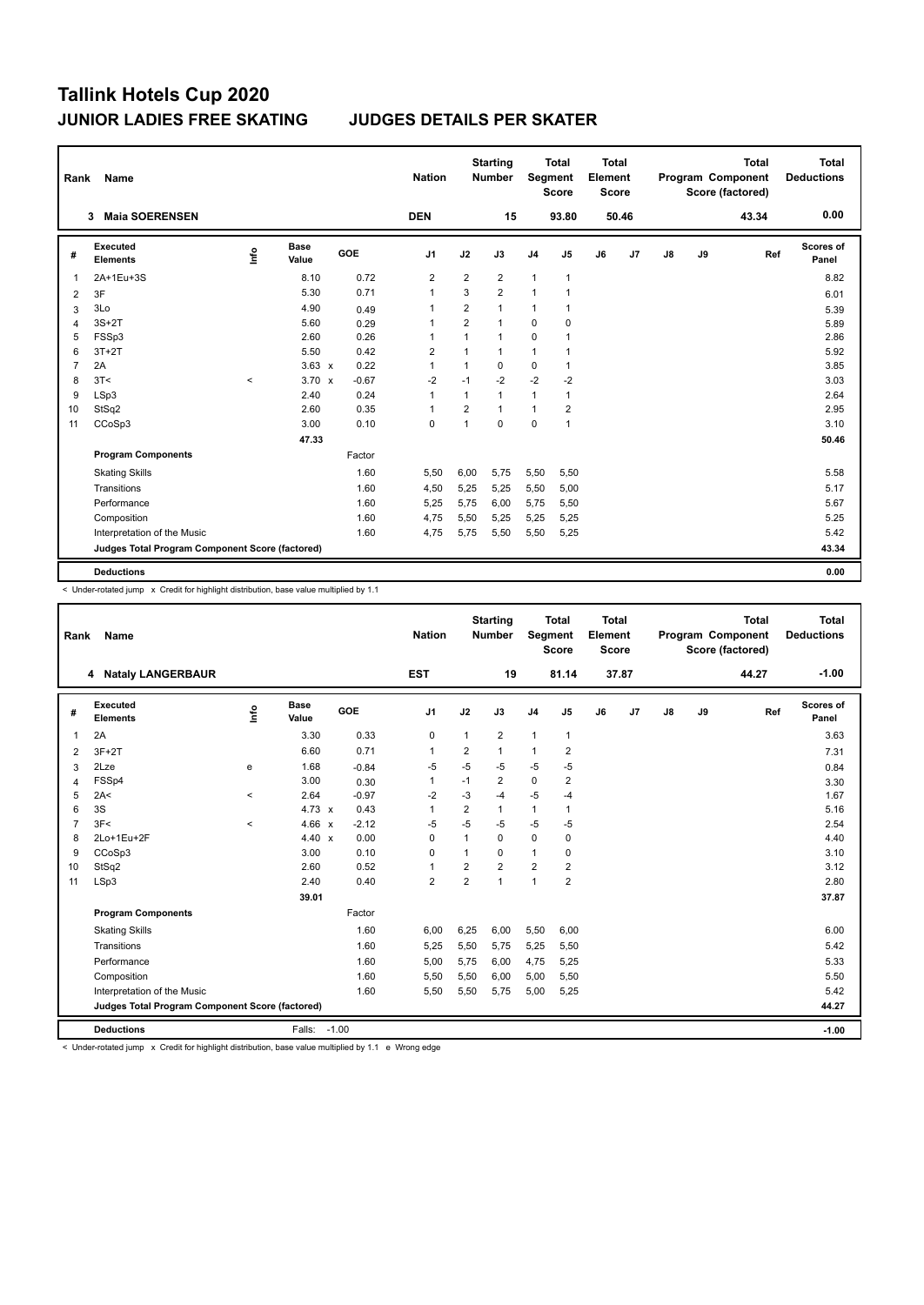| Rank           | Name                                            |         |                      |         | <b>Nation</b>  |                | <b>Starting</b><br><b>Number</b> | Segment        | <b>Total</b><br><b>Score</b> | <b>Total</b><br>Element<br>Score |       |               |    | <b>Total</b><br>Program Component<br>Score (factored) | Total<br><b>Deductions</b> |
|----------------|-------------------------------------------------|---------|----------------------|---------|----------------|----------------|----------------------------------|----------------|------------------------------|----------------------------------|-------|---------------|----|-------------------------------------------------------|----------------------------|
|                | 5 Julia VON BÜREN                               |         |                      |         | SUI            |                | 4                                |                | 77.00                        |                                  | 40.34 |               |    | 36.66                                                 | 0.00                       |
| #              | <b>Executed</b><br><b>Elements</b>              | ١nf٥    | <b>Base</b><br>Value | GOE     | J <sub>1</sub> | J2             | J3                               | J <sub>4</sub> | J5                           | J6                               | J7    | $\mathsf{J}8$ | J9 | Ref                                                   | <b>Scores of</b><br>Panel  |
| 1              | $3S+2T$                                         |         | 5.60                 | 0.43    | $\mathbf{1}$   | $\overline{2}$ | 1                                | $\mathbf{1}$   | $\mathbf{1}$                 |                                  |       |               |    |                                                       | 6.03                       |
| 2              | 3T<                                             | $\,<$   | 3.36                 | $-0.56$ | $-1$           | $-2$           | $-2$                             | $-2$           | $-1$                         |                                  |       |               |    |                                                       | 2.80                       |
| 3              | $3T < +2T$                                      | $\prec$ | 4.66                 | $-0.67$ | -2             | $-2$           | $-2$                             | $-2$           | $-1$                         |                                  |       |               |    |                                                       | 3.99                       |
| 4              | FSSp1                                           |         | 2.00                 | $-0.20$ | $-1$           | $-2$           | $-1$                             | $-1$           | $-1$                         |                                  |       |               |    |                                                       | 1.80                       |
| 5              | 3S                                              |         | 4.30                 | 0.57    | $\overline{2}$ | 3              | $\mathbf{1}$                     | $\mathbf{1}$   | 1                            |                                  |       |               |    |                                                       | 4.87                       |
| 6              | LSp3                                            |         | 2.40                 | 0.00    | 0              | $\overline{2}$ | $\Omega$                         | 0              | 0                            |                                  |       |               |    |                                                       | 2.40                       |
| $\overline{7}$ | 2A                                              |         | $3.63 \times$        | 0.11    | 0              | 1              | $\mathbf 0$                      | 0              | 1                            |                                  |       |               |    |                                                       | 3.74                       |
| 8              | 2A                                              |         | $3.63 \times$        | 0.33    | $\overline{1}$ | 1              | $\mathbf{1}$                     | $\mathbf{1}$   | 1                            |                                  |       |               |    |                                                       | 3.96                       |
| 9              | 2Lz+2Lo+2Lo<                                    | $\prec$ | $5.68 \times$        | $-0.35$ | -1             | $-2$           | $-2$                             | $-2$           | $-1$                         |                                  |       |               |    |                                                       | 5.33                       |
| 10             | StSq1                                           |         | 1.80                 | 0.12    | 1              | $\overline{2}$ | $\Omega$                         | 0              | 1                            |                                  |       |               |    |                                                       | 1.92                       |
| 11             | CCoSp4                                          |         | 3.50                 | 0.00    | 0              | 0              | $-1$                             | 0              | 0                            |                                  |       |               |    |                                                       | 3.50                       |
|                |                                                 |         | 40.56                |         |                |                |                                  |                |                              |                                  |       |               |    |                                                       | 40.34                      |
|                | <b>Program Components</b>                       |         |                      | Factor  |                |                |                                  |                |                              |                                  |       |               |    |                                                       |                            |
|                | <b>Skating Skills</b>                           |         |                      | 1.60    | 4,75           | 4,75           | 5,25                             | 5,25           | 5,00                         |                                  |       |               |    |                                                       | 5.00                       |
|                | Transitions                                     |         |                      | 1.60    | 4,00           | 4,25           | 4,50                             | 4,25           | 4,50                         |                                  |       |               |    |                                                       | 4.33                       |
|                | Performance                                     |         |                      | 1.60    | 4,25           | 4,75           | 4,75                             | 4,25           | 4,75                         |                                  |       |               |    |                                                       | 4.58                       |
|                | Composition                                     |         |                      | 1.60    | 4,50           | 4,50           | 4,50                             | 4,50           | 4,75                         |                                  |       |               |    |                                                       | 4.50                       |
|                | Interpretation of the Music                     |         |                      | 1.60    | 4,25           | 4,50           | 4,75                             | 4,00           | 5,00                         |                                  |       |               |    |                                                       | 4.50                       |
|                | Judges Total Program Component Score (factored) |         |                      |         |                |                |                                  |                |                              |                                  |       |               |    |                                                       | 36.66                      |
|                | <b>Deductions</b>                               |         |                      |         |                |                |                                  |                |                              |                                  |       |               |    |                                                       | 0.00                       |

< Under-rotated jump x Credit for highlight distribution, base value multiplied by 1.1

| Rank           | <b>Name</b>                                     |          |                      |            | <b>Nation</b>  |                | <b>Starting</b><br><b>Number</b> | Segment        | <b>Total</b><br><b>Score</b> | <b>Total</b><br>Element<br><b>Score</b> |       |               |    | <b>Total</b><br>Program Component<br>Score (factored) | <b>Total</b><br><b>Deductions</b> |
|----------------|-------------------------------------------------|----------|----------------------|------------|----------------|----------------|----------------------------------|----------------|------------------------------|-----------------------------------------|-------|---------------|----|-------------------------------------------------------|-----------------------------------|
|                | Aleksandra PRONINA<br>6.                        |          |                      |            | <b>RUS</b>     |                | 14                               |                | 76.65                        |                                         | 36.13 |               |    | 40.52                                                 | 0.00                              |
| #              | Executed<br><b>Elements</b>                     | lnfo     | <b>Base</b><br>Value | <b>GOE</b> | J1             | J2             | J3                               | J <sub>4</sub> | J5                           | J6                                      | J7    | $\mathsf{J}8$ | J9 | Ref                                                   | <b>Scores of</b><br>Panel         |
| $\mathbf{1}$   | 3Lz! <+ 2T                                      | $\hat{}$ | 6.02                 | $-1.42$    | $-2$           | $-3$           | $-4$                             | -4             | $-2$                         |                                         |       |               |    |                                                       | 4.60                              |
| 2              | $3Lz$ !<                                        | $\prec$  | 4.72                 | $-1.58$    | -2             | $-3$           | $-4$                             | $-4$           | $-3$                         |                                         |       |               |    |                                                       | 3.14                              |
| 3              | 3Lo<                                            | $\hat{}$ | 3.92                 | $-0.78$    | $-2$           | $-2$           | $-2$                             | $-2$           | $-2$                         |                                         |       |               |    |                                                       | 3.14                              |
| $\overline{4}$ | LSp4                                            |          | 2.70                 | 0.81       | 4              | 3              | 3                                | 3              | 3                            |                                         |       |               |    |                                                       | 3.51                              |
| 5              | 2A+1Eu+3S<<                                     | <<       | 5.10                 | $-1.43$    | $-3$           | $-4$           | $-5$                             | -4             | $-5$                         |                                         |       |               |    |                                                       | 3.67                              |
| 6              | $3F<<+2T$                                       | <<       | $3.41 \times$        | $-0.60$    | $-3$           | $-4$           | $-3$                             | $-4$           | $-3$                         |                                         |       |               |    |                                                       | 2.81                              |
| $\overline{7}$ | FSSp4                                           |          | 3.00                 | 0.30       | $\mathbf{1}$   | 1              | 1                                | $\mathbf 0$    | $\mathbf{1}$                 |                                         |       |               |    |                                                       | 3.30                              |
| 8              | 3F<<                                            | <<       | $1.98 \times$        | $-0.60$    | $-3$           | $-4$           | $-3$                             | $-4$           | $-3$                         |                                         |       |               |    |                                                       | 1.38                              |
| 9              | 2A                                              |          | $3.63 \times$        | $-0.99$    | $-3$           | $-4$           | $-3$                             | -3             | $-2$                         |                                         |       |               |    |                                                       | 2.64                              |
| 10             | CCoSp4                                          |          | 3.50                 | 0.70       | 3              | $\overline{2}$ | 1                                | $\overline{2}$ | $\overline{2}$               |                                         |       |               |    |                                                       | 4.20                              |
| 11             | StSq3                                           |          | 3.30                 | 0.44       | $\overline{2}$ | 1              | $\overline{2}$                   | $\mathbf{1}$   | 1                            |                                         |       |               |    |                                                       | 3.74                              |
|                |                                                 |          | 41.28                |            |                |                |                                  |                |                              |                                         |       |               |    |                                                       | 36.13                             |
|                | <b>Program Components</b>                       |          |                      | Factor     |                |                |                                  |                |                              |                                         |       |               |    |                                                       |                                   |
|                | <b>Skating Skills</b>                           |          |                      | 1.60       | 5,50           | 5,75           | 5,50                             | 4,75           | 5,00                         |                                         |       |               |    |                                                       | 5.33                              |
|                | Transitions                                     |          |                      | 1.60       | 4,75           | 5,00           | 5,25                             | 4,50           | 4,75                         |                                         |       |               |    |                                                       | 4.83                              |
|                | Performance                                     |          |                      | 1.60       | 4,75           | 5,25           | 5,00                             | 4,75           | 4,75                         |                                         |       |               |    |                                                       | 4.83                              |
|                | Composition                                     |          |                      | 1.60       | 5,50           | 5,25           | 5,75                             | 4,50           | 5,25                         |                                         |       |               |    |                                                       | 5.33                              |
|                | Interpretation of the Music                     |          |                      | 1.60       | 5,25           | 5,00           | 5,50                             | 4,75           | 4,75                         |                                         |       |               |    |                                                       | 5.00                              |
|                | Judges Total Program Component Score (factored) |          |                      |            |                |                |                                  |                |                              |                                         |       |               |    |                                                       | 40.52                             |
|                | <b>Deductions</b>                               |          |                      |            |                |                |                                  |                |                              |                                         |       |               |    |                                                       | 0.00                              |

< Under-rotated jump << Downgraded jump x Credit for highlight distribution, base value multiplied by 1.1 ! Not clear edge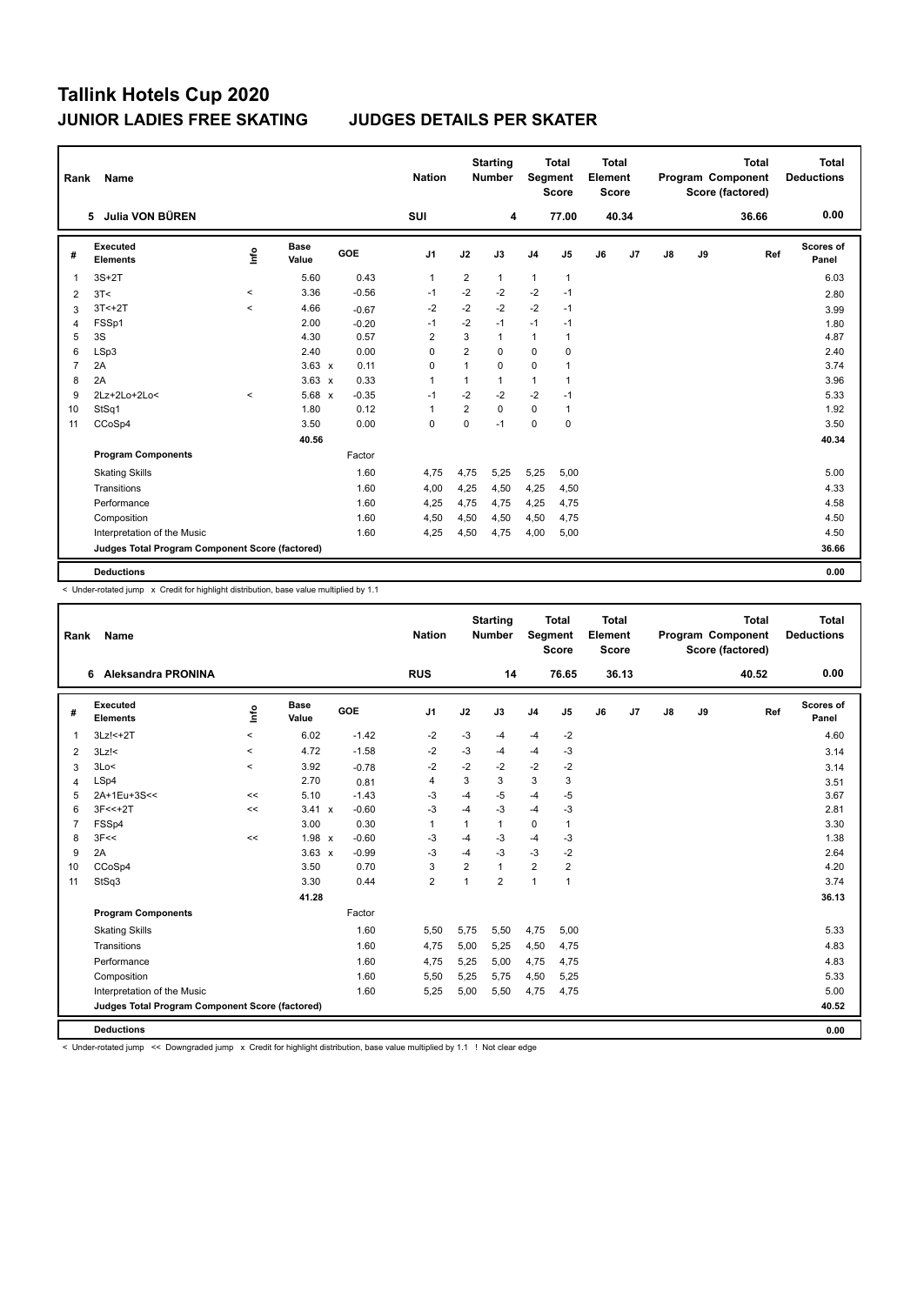| Rank           | Name                                            |         |                      |         | <b>Nation</b>  |                | <b>Starting</b><br><b>Number</b> | Segment        | Total<br><b>Score</b> | Total<br>Element<br><b>Score</b> |       |    |    | <b>Total</b><br>Program Component<br>Score (factored) | Total<br><b>Deductions</b> |
|----------------|-------------------------------------------------|---------|----------------------|---------|----------------|----------------|----------------------------------|----------------|-----------------------|----------------------------------|-------|----|----|-------------------------------------------------------|----------------------------|
|                | 7 Lizaveta KHLYPAUKA                            |         |                      |         | <b>BLR</b>     |                | $\overline{7}$                   |                | 75.59                 |                                  | 37.12 |    |    | 39.47                                                 | $-1.00$                    |
| #              | <b>Executed</b><br><b>Elements</b>              | ١nf٥    | <b>Base</b><br>Value | GOE     | J <sub>1</sub> | J2             | J3                               | J <sub>4</sub> | J5                    | J6                               | J7    | J8 | J9 | Ref                                                   | <b>Scores of</b><br>Panel  |
| 1              | 3Lo<                                            | $\prec$ | 3.92                 | $-1.96$ | $-5$           | $-5$           | $-5$                             | $-5$           | $-5$                  |                                  |       |    |    |                                                       | 1.96                       |
| 2              | 2F                                              |         | 1.80                 | 0.18    | 1              | 2              | $\mathbf{1}$                     | $\mathbf 0$    | $\mathbf{1}$          |                                  |       |    |    |                                                       | 1.98                       |
| 3              | 2A                                              |         | 3.30                 | 0.33    | $\overline{1}$ | 1              | $\overline{2}$                   | 0              | 1                     |                                  |       |    |    |                                                       | 3.63                       |
| 4              | 2A                                              |         | 3.30                 | $-0.11$ | 0              | 1              | $-1$                             | $-1$           | 0                     |                                  |       |    |    |                                                       | 3.19                       |
| 5              | CCoSp4                                          |         | 3.50                 | 0.47    | $\overline{2}$ | $\overline{2}$ | 0                                | $\mathbf{1}$   | 1                     |                                  |       |    |    |                                                       | 3.97                       |
| 6              | $2F+2T+2Lo$                                     |         | $5.28 \times$        | 0.00    | $\Omega$       | $\Omega$       | $-1$                             | $\Omega$       | 0                     |                                  |       |    |    |                                                       | 5.28                       |
| $\overline{7}$ | $2Lz+2T$                                        |         | $3.74 \times$        | 0.07    | $\overline{1}$ | $\overline{2}$ | $\mathbf 0$                      | 0              | 0                     |                                  |       |    |    |                                                       | 3.81                       |
| 8              | $2Lz+2Lo$                                       |         | $4.18 \times$        | 0.07    | 1              | 1              | 0                                | $-1$           | 0                     |                                  |       |    |    |                                                       | 4.25                       |
| 9              | FCCoSp3                                         |         | 3.00                 | 0.30    | $\overline{1}$ | $\Omega$       | $\mathbf{1}$                     | 1              | 1                     |                                  |       |    |    |                                                       | 3.30                       |
| 10             | StSq2                                           |         | 2.60                 | 0.00    | 0              | $\mathbf{1}$   | $-2$                             | $\Omega$       | 0                     |                                  |       |    |    |                                                       | 2.60                       |
| 11             | LSp4                                            |         | 2.70                 | 0.45    | $\overline{2}$ | $\overline{2}$ | $\overline{2}$                   | 1              | $\mathbf{1}$          |                                  |       |    |    |                                                       | 3.15                       |
|                |                                                 |         | 37.32                |         |                |                |                                  |                |                       |                                  |       |    |    |                                                       | 37.12                      |
|                | <b>Program Components</b>                       |         |                      | Factor  |                |                |                                  |                |                       |                                  |       |    |    |                                                       |                            |
|                | <b>Skating Skills</b>                           |         |                      | 1.60    | 5,00           | 5,00           | 5,50                             | 4,75           | 5,00                  |                                  |       |    |    |                                                       | 5.00                       |
|                | Transitions                                     |         |                      | 1.60    | 4,50           | 5,25           | 5.00                             | 4,25           | 4,75                  |                                  |       |    |    |                                                       | 4.75                       |
|                | Performance                                     |         |                      | 1.60    | 5,00           | 5,50           | 5,25                             | 4,25           | 4,50                  |                                  |       |    |    |                                                       | 4.92                       |
|                | Composition                                     |         |                      | 1.60    | 5.00           | 5,50           | 5.00                             | 4,25           | 4,75                  |                                  |       |    |    |                                                       | 4.92                       |
|                | Interpretation of the Music                     |         |                      | 1.60    | 5,25           | 5,75           | 5,25                             | 4,00           | 4,75                  |                                  |       |    |    |                                                       | 5.08                       |
|                | Judges Total Program Component Score (factored) |         |                      |         |                |                |                                  |                |                       |                                  |       |    |    |                                                       | 39.47                      |
|                | <b>Deductions</b>                               |         | Falls: -1.00         |         |                |                |                                  |                |                       |                                  |       |    |    |                                                       | $-1.00$                    |

< Under-rotated jump x Credit for highlight distribution, base value multiplied by 1.1

| Rank           | Name                                            |                                  |                      |         | <b>Nation</b>  |                | <b>Starting</b><br><b>Number</b> | Segment        | <b>Total</b><br><b>Score</b> | <b>Total</b><br>Element<br><b>Score</b> |       |               |    | <b>Total</b><br>Program Component<br>Score (factored) | <b>Total</b><br><b>Deductions</b> |
|----------------|-------------------------------------------------|----------------------------------|----------------------|---------|----------------|----------------|----------------------------------|----------------|------------------------------|-----------------------------------------|-------|---------------|----|-------------------------------------------------------|-----------------------------------|
|                | <b>Ekaterina LUNEVA</b><br>8                    |                                  |                      |         | <b>CYP</b>     |                | 16                               |                | 69.74                        |                                         | 31.14 |               |    | 39.60                                                 | $-1.00$                           |
| #              | Executed<br><b>Elements</b>                     | $\mathop{\mathsf{Int}}\nolimits$ | <b>Base</b><br>Value | GOE     | J <sub>1</sub> | J2             | J3                               | J <sub>4</sub> | J5                           | J6                                      | J7    | $\mathsf{J}8$ | J9 | Ref                                                   | <b>Scores of</b><br>Panel         |
| 1              | 3F<<                                            | $\,<$                            | 1.80                 | $-0.90$ | -5             | $-5$           | $-5$                             | $-5$           | $-5$                         |                                         |       |               |    |                                                       | 0.90                              |
| 2              | 3Lze<                                           | $\prec$                          | 3.54                 | $-1.77$ | $-5$           | $-5$           | $-5$                             | $-5$           | $-5$                         |                                         |       |               |    |                                                       | 1.77                              |
| 3              | FSSp4                                           |                                  | 3.00                 | 0.40    | 3              | $\mathbf 0$    | 0                                | $\overline{2}$ | 2                            |                                         |       |               |    |                                                       | 3.40                              |
| $\overline{4}$ | StSq3                                           |                                  | 3.30                 | $-0.22$ | $-2$           | $-1$           | $-1$                             | $\mathbf{1}$   | 0                            |                                         |       |               |    |                                                       | 3.08                              |
| 5              | $3T < +2T$                                      | $\prec$                          | 4.66                 | $-0.67$ | $-2$           | $-2$           | $-2$                             | $-2$           | $-1$                         |                                         |       |               |    |                                                       | 3.99                              |
| 6              | 3T                                              |                                  | 4.20                 | 0.14    | 1              | $\mathbf{1}$   | 0                                | 0              | 0                            |                                         |       |               |    |                                                       | 4.34                              |
| $\overline{7}$ | 3S<                                             | $\prec$                          | $3.78 \times$        | $-0.80$ | $-2$           | $-3$           | $-3$                             | $-2$           | $-2$                         |                                         |       |               |    |                                                       | 2.98                              |
| 8              | 2A<<                                            | <<                               | $1.21 \times$        | $-0.37$ | $-3$           | $-3$           | $-4$                             | $-4$           | $-2$                         |                                         |       |               |    |                                                       | 0.84                              |
| 9              | 2A<+1Eu+2S                                      | $\hat{}$                         | 4.88 $x$             | $-0.62$ | $-2$           | $-3$           | $-3$                             | $-2$           | $-1$                         |                                         |       |               |    |                                                       | 4.26                              |
| 10             | CCoSp4                                          |                                  | 3.50                 | 0.12    | 0              | $\mathbf{1}$   | 0                                | $\mathbf{1}$   | 0                            |                                         |       |               |    |                                                       | 3.62                              |
| 11             | LSp2                                            |                                  | 1.90                 | 0.06    | $\mathbf{1}$   | $\overline{2}$ | $\Omega$                         | $\Omega$       | $\Omega$                     |                                         |       |               |    |                                                       | 1.96                              |
|                |                                                 |                                  | 35.77                |         |                |                |                                  |                |                              |                                         |       |               |    |                                                       | 31.14                             |
|                | <b>Program Components</b>                       |                                  |                      | Factor  |                |                |                                  |                |                              |                                         |       |               |    |                                                       |                                   |
|                | <b>Skating Skills</b>                           |                                  |                      | 1.60    | 5,25           | 5,50           | 5,50                             | 4,50           | 5,00                         |                                         |       |               |    |                                                       | 5.25                              |
|                | Transitions                                     |                                  |                      | 1.60    | 4,50           | 5,00           | 5,00                             | 4,75           | 4,25                         |                                         |       |               |    |                                                       | 4.75                              |
|                | Performance                                     |                                  |                      | 1.60    | 4,75           | 5,50           | 5,25                             | 5,00           | 4,50                         |                                         |       |               |    |                                                       | 5.00                              |
|                | Composition                                     |                                  |                      | 1.60    | 4,75           | 5,25           | 5,25                             | 4,75           | 4,50                         |                                         |       |               |    |                                                       | 4.92                              |
|                | Interpretation of the Music                     |                                  |                      | 1.60    | 4,50           | 5,25           | 5,00                             | 5,00           | 4,50                         |                                         |       |               |    |                                                       | 4.83                              |
|                | Judges Total Program Component Score (factored) |                                  |                      |         |                |                |                                  |                |                              |                                         |       |               |    |                                                       | 39.60                             |
|                | <b>Deductions</b>                               |                                  | Falls:               | $-1.00$ |                |                |                                  |                |                              |                                         |       |               |    |                                                       | $-1.00$                           |

< Under-rotated jump << Downgraded jump x Credit for highlight distribution, base value multiplied by 1.1 e Wrong edge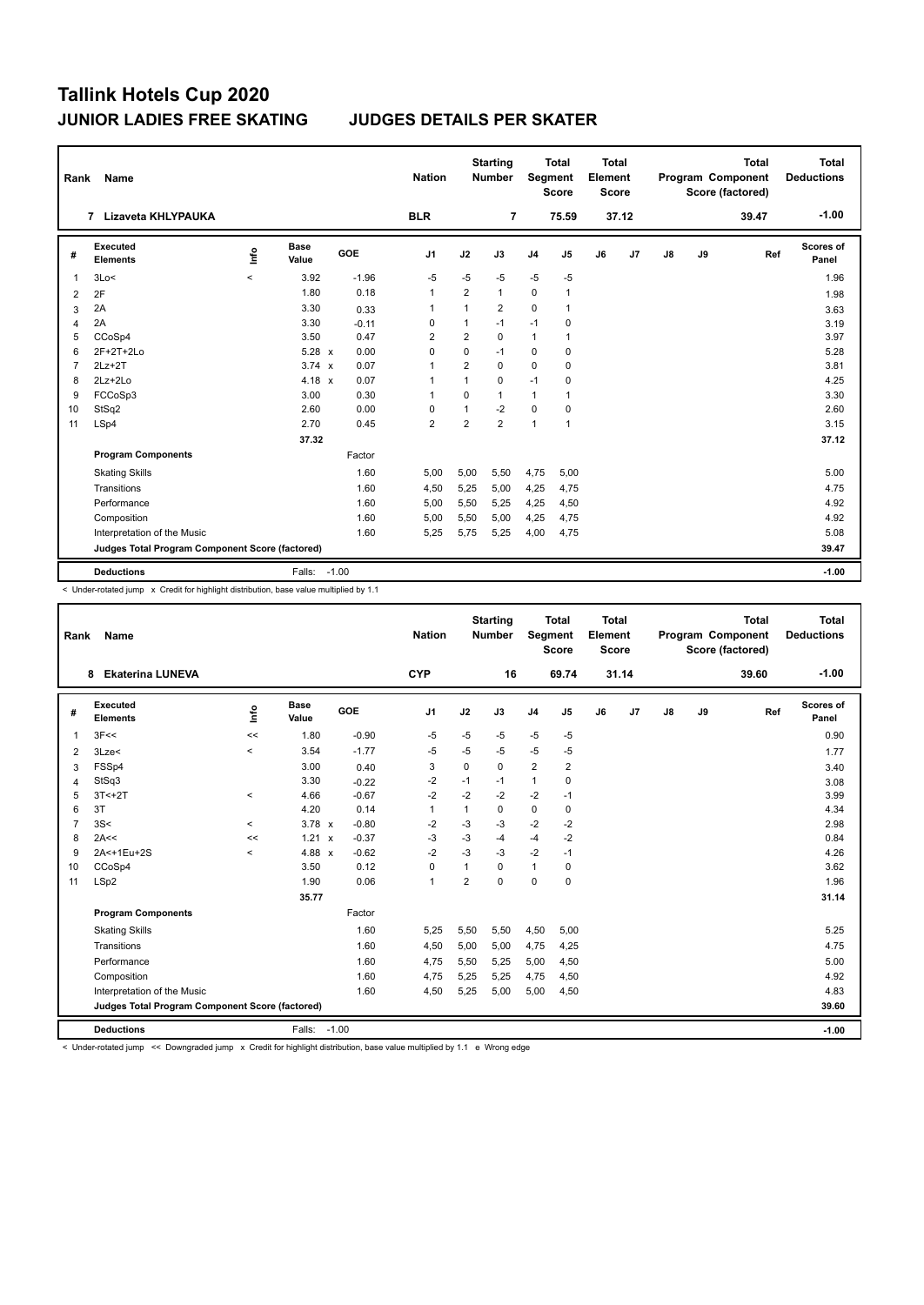| Rank           | <b>Name</b>                                     |                                  |                      |         | <b>Nation</b>  |                | <b>Starting</b><br><b>Number</b> | Segment        | <b>Total</b><br><b>Score</b> | <b>Total</b><br>Element<br>Score |                |               |    | <b>Total</b><br>Program Component<br>Score (factored) | <b>Total</b><br><b>Deductions</b> |
|----------------|-------------------------------------------------|----------------------------------|----------------------|---------|----------------|----------------|----------------------------------|----------------|------------------------------|----------------------------------|----------------|---------------|----|-------------------------------------------------------|-----------------------------------|
|                | <b>Matilda MALGARISE</b><br>9                   |                                  |                      |         | <b>ITA</b>     |                | 13                               |                | 69.14                        |                                  | 26.87          |               |    | 42.27                                                 | 0.00                              |
| #              | Executed<br><b>Elements</b>                     | $\mathop{\mathsf{Irr}}\nolimits$ | <b>Base</b><br>Value | GOE     | J <sub>1</sub> | J2             | J3                               | J <sub>4</sub> | J <sub>5</sub>               | J6                               | J <sub>7</sub> | $\mathsf{J}8$ | J9 | Ref                                                   | Scores of<br>Panel                |
| $\mathbf{1}$   | 2F                                              |                                  | 1.80                 | 0.24    | 0              | $\overline{2}$ | $\overline{2}$                   | $\mathbf{1}$   | $\mathbf{1}$                 |                                  |                |               |    |                                                       | 2.04                              |
| 2              | $3S < +2T$                                      | <<                               | 2.60                 | $-0.43$ | -3             | $-3$           | $-4$                             | $-4$           | -3                           |                                  |                |               |    |                                                       | 2.17                              |
| 3              | 2A                                              |                                  | 3.30                 | 0.33    | $\mathbf{1}$   | $\overline{2}$ | 1                                | $\mathbf{1}$   | $\mathbf{1}$                 |                                  |                |               |    |                                                       | 3.63                              |
| $\overline{4}$ | 2Lz!                                            | ı                                | 2.10                 | $-0.14$ | 0              | $-1$           | 0                                | $-3$           | $-1$                         |                                  |                |               |    |                                                       | 1.96                              |
| 5              | 3S<                                             | $\prec$                          | 3.44                 | $-0.69$ | $-2$           | $-2$           | $-2$                             | $-3$           | $-2$                         |                                  |                |               |    |                                                       | 2.75                              |
| 6              | CCoSp3                                          |                                  | 3.00                 | 0.30    | 1              | $\overline{2}$ | 1                                | $\mathbf{1}$   | $\mathbf{1}$                 |                                  |                |               |    |                                                       | 3.30                              |
| $\overline{7}$ | $2A < +1T$                                      | <<                               | $1.65 \times$        | $-0.37$ | -3             | $-2$           | $-4$                             | $-4$           | -3                           |                                  |                |               |    |                                                       | 1.28                              |
| 8              | LSp4                                            |                                  | 2.70                 | 0.36    | $\overline{2}$ | $\overline{2}$ | $\mathbf{1}$                     | $\mathbf{1}$   | $\mathbf{1}$                 |                                  |                |               |    |                                                       | 3.06                              |
| 9              | 2F+1Eu<<+2S<                                    | <<                               | $3.12 \times$        | $-0.84$ | -3             | $-5$           | $-5$                             | $-5$           | $-4$                         |                                  |                |               |    |                                                       | 2.28                              |
| 10             | FSSp1                                           |                                  | 2.00                 | $-0.20$ | 0              | $-2$           | 0                                | $-2$           | $-1$                         |                                  |                |               |    |                                                       | 1.80                              |
| 11             | StSq2                                           |                                  | 2.60                 | 0.00    | $-1$           | $\overline{2}$ | $\Omega$                         | $\mathbf 0$    | $\mathbf 0$                  |                                  |                |               |    |                                                       | 2.60                              |
|                |                                                 |                                  | 28.31                |         |                |                |                                  |                |                              |                                  |                |               |    |                                                       | 26.87                             |
|                | <b>Program Components</b>                       |                                  |                      | Factor  |                |                |                                  |                |                              |                                  |                |               |    |                                                       |                                   |
|                | <b>Skating Skills</b>                           |                                  |                      | 1.60    | 5,25           | 5,50           | 5,75                             | 4,75           | 4,50                         |                                  |                |               |    |                                                       | 5.17                              |
|                | Transitions                                     |                                  |                      | 1.60    | 5,00           | 5,50           | 5,50                             | 5,50           | 4,75                         |                                  |                |               |    |                                                       | 5.33                              |
|                | Performance                                     |                                  |                      | 1.60    | 5,50           | 5,50           | 5,50                             | 5,25           | 4,75                         |                                  |                |               |    |                                                       | 5.42                              |
|                | Composition                                     |                                  |                      | 1.60    | 5,00           | 5,50           | 5,50                             | 5,00           | 5,00                         |                                  |                |               |    |                                                       | 5.17                              |
|                | Interpretation of the Music                     |                                  |                      | 1.60    | 5,25           | 5,75           | 5,75                             | 5,00           | 5,00                         |                                  |                |               |    |                                                       | 5.33                              |
|                | Judges Total Program Component Score (factored) |                                  |                      |         |                |                |                                  |                |                              |                                  |                |               |    |                                                       | 42.27                             |
|                | <b>Deductions</b>                               |                                  |                      |         |                |                |                                  |                |                              |                                  |                |               |    |                                                       | 0.00                              |

< Under-rotated jump << Downgraded jump x Credit for highlight distribution, base value multiplied by 1.1 ! Not clear edge

| Rank           | Name                                            |      |                      |            | <b>Nation</b>  |                | <b>Starting</b><br><b>Number</b> | Segment        | <b>Total</b><br><b>Score</b> | <b>Total</b><br>Element<br><b>Score</b> |       |    |    | <b>Total</b><br>Program Component<br>Score (factored) | <b>Total</b><br><b>Deductions</b> |
|----------------|-------------------------------------------------|------|----------------------|------------|----------------|----------------|----------------------------------|----------------|------------------------------|-----------------------------------------|-------|----|----|-------------------------------------------------------|-----------------------------------|
|                | Elizaveta DAVYDOVA<br>10                        |      |                      |            | <b>EST</b>     |                | 9                                |                | 68.20                        |                                         | 30.34 |    |    | 37.86                                                 | 0.00                              |
| #              | <b>Executed</b><br><b>Elements</b>              | lnfo | <b>Base</b><br>Value | <b>GOE</b> | J <sub>1</sub> | J2             | J3                               | J <sub>4</sub> | J5                           | J6                                      | J7    | J8 | J9 | Ref                                                   | Scores of<br>Panel                |
| 1              | 3Lo<<+2T                                        | <<   | 3.00                 | $-0.57$    | $-3$           | $-4$           | $-3$                             | $-4$           | $-3$                         |                                         |       |    |    |                                                       | 2.43                              |
| 2              | 3S                                              |      | 4.30                 | $-0.57$    | $-1$           | $-1$           | $-2$                             | $-1$           | $-2$                         |                                         |       |    |    |                                                       | 3.73                              |
| 3              | 2Lo                                             |      | 1.70                 | $-0.68$    | $-4$           | $-5$           | $-5$                             | $-3$           | $-3$                         |                                         |       |    |    |                                                       | 1.02                              |
| 4              | 2S                                              |      | 1.30                 | $-0.22$    | $-1$           | $-1$           | $-2$                             | $-2$           | $-2$                         |                                         |       |    |    |                                                       | 1.08                              |
| 5              | 2A+1Eu+2F                                       |      | 5.60                 | 0.00       | $\mathbf{1}$   | $-1$           | $\Omega$                         | 0              | $\mathbf 0$                  |                                         |       |    |    |                                                       | 5.60                              |
| 6              | CCoSp3                                          |      | 3.00                 | 0.30       | $\overline{1}$ | $\mathbf{1}$   | 0                                | 1              | $\mathbf{1}$                 |                                         |       |    |    |                                                       | 3.30                              |
| $\overline{7}$ | 2A                                              |      | $3.63 \times$        | 0.00       | $\mathbf 1$    | $\mathbf 0$    | $\Omega$                         | 0              | $\pmb{0}$                    |                                         |       |    |    |                                                       | 3.63                              |
| 8              | FSSp1                                           |      | 2.00                 | $-0.13$    | $-1$           | $-2$           | $\Omega$                         | $-1$           | $\mathbf 0$                  |                                         |       |    |    |                                                       | 1.87                              |
| 9              | StSq1                                           |      | 1.80                 | 0.18       | $\mathbf 1$    | 1              | $\Omega$                         | 1              | $\mathbf{1}$                 |                                         |       |    |    |                                                       | 1.98                              |
| 10             | $2Lz+2T$                                        |      | $3.74 \times$        | 0.00       | 0              | $\mathbf{1}$   | $\Omega$                         | 0              | $\pmb{0}$                    |                                         |       |    |    |                                                       | 3.74                              |
| 11             | LSp2                                            |      | 1.90                 | 0.06       | $\overline{1}$ | $\overline{2}$ | $-1$                             | 0              | $\mathbf 0$                  |                                         |       |    |    |                                                       | 1.96                              |
|                |                                                 |      | 31.97                |            |                |                |                                  |                |                              |                                         |       |    |    |                                                       | 30.34                             |
|                | <b>Program Components</b>                       |      |                      | Factor     |                |                |                                  |                |                              |                                         |       |    |    |                                                       |                                   |
|                | <b>Skating Skills</b>                           |      |                      | 1.60       | 5,25           | 5,00           | 5,50                             | 4,50           | 5,00                         |                                         |       |    |    |                                                       | 5.08                              |
|                | Transitions                                     |      |                      | 1.60       | 5.00           | 4,50           | 4.75                             | 3,75           | 4,50                         |                                         |       |    |    |                                                       | 4.58                              |
|                | Performance                                     |      |                      | 1.60       | 4,50           | 4,75           | 5,25                             | 4,25           | 4,50                         |                                         |       |    |    |                                                       | 4.58                              |
|                | Composition                                     |      |                      | 1.60       | 5,00           | 4,75           | 5,00                             | 4,00           | 4,50                         |                                         |       |    |    |                                                       | 4.75                              |
|                | Interpretation of the Music                     |      |                      | 1.60       | 4,75           | 4,50           | 4,75                             | 4,00           | 4,75                         |                                         |       |    |    |                                                       | 4.67                              |
|                | Judges Total Program Component Score (factored) |      |                      |            |                |                |                                  |                |                              |                                         |       |    |    |                                                       | 37.86                             |
|                | <b>Deductions</b>                               |      |                      |            |                |                |                                  |                |                              |                                         |       |    |    |                                                       | 0.00                              |

<< Downgraded jump x Credit for highlight distribution, base value multiplied by 1.1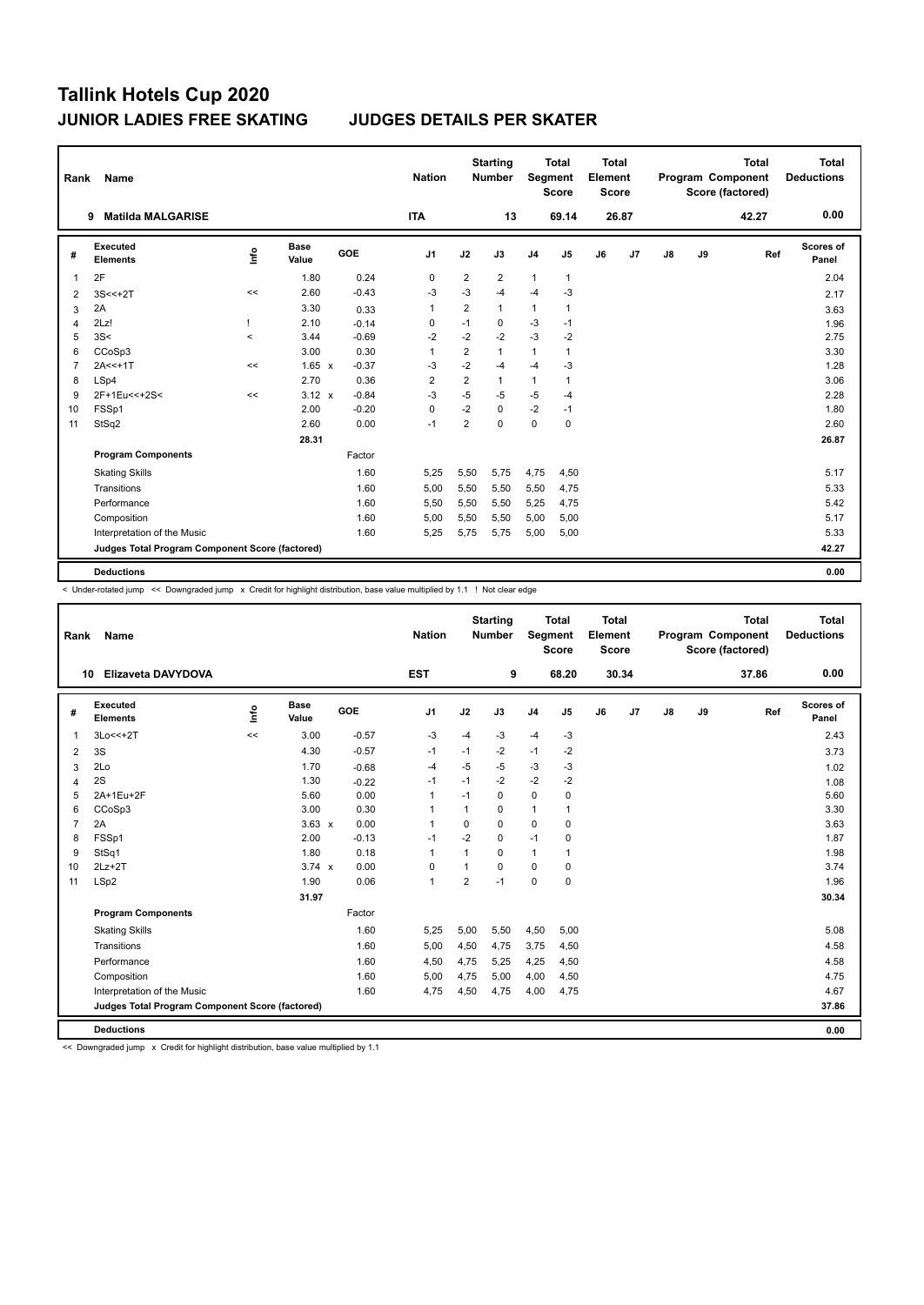| Rank           | <b>Name</b>                                     |         |                      |         | <b>Nation</b>  |                | <b>Starting</b><br>Number | <b>Segment</b> | <b>Total</b><br><b>Score</b> | Total<br>Element<br><b>Score</b> |                |    |    | <b>Total</b><br>Program Component<br>Score (factored) | Total<br><b>Deductions</b> |
|----------------|-------------------------------------------------|---------|----------------------|---------|----------------|----------------|---------------------------|----------------|------------------------------|----------------------------------|----------------|----|----|-------------------------------------------------------|----------------------------|
|                | <b>Lavinia CASTELLER</b><br>11                  |         |                      |         | <b>ITA</b>     |                | 12                        |                | 67.93                        |                                  | 29.60          |    |    | 39.33                                                 | $-1.00$                    |
| #              | Executed<br><b>Elements</b>                     | ١nf٥    | <b>Base</b><br>Value | GOE     | J <sub>1</sub> | J2             | J3                        | J <sub>4</sub> | J <sub>5</sub>               | J6                               | J <sub>7</sub> | J8 | J9 | Ref                                                   | <b>Scores of</b><br>Panel  |
| $\mathbf{1}$   | $1Lo+3T<<$                                      | <<      | 1.80                 | $-0.65$ | $-5$           | $-5$           | $-5$                      | $-5$           | $-5$                         |                                  |                |    |    |                                                       | 1.15                       |
| 2              | 2A                                              |         | 3.30                 | 0.55    | $\overline{2}$ | $\overline{2}$ | 1                         | $\mathbf 0$    | $\overline{\mathbf{c}}$      |                                  |                |    |    |                                                       | 3.85                       |
| 3              | 2A                                              |         | 3.30                 | $-0.99$ | $-3$           | $-3$           | -3                        | $-3$           | $-3$                         |                                  |                |    |    |                                                       | 2.31                       |
| 4              | $2Lz+2T$                                        |         | 3.40                 | 0.14    | $\mathbf{1}$   | $\mathbf{1}$   | 0                         | $\Omega$       | $\mathbf{1}$                 |                                  |                |    |    |                                                       | 3.54                       |
| 5              | CCoSp3                                          |         | 3.00                 | 0.20    | -1             | 1              | 0                         | 0              | $\mathbf{1}$                 |                                  |                |    |    |                                                       | 3.20                       |
| 6              | $2F+2T$                                         |         | 3.10                 | 0.18    | $\mathbf{1}$   | 1              | 1                         | 0              | $\mathbf{1}$                 |                                  |                |    |    |                                                       | 3.28                       |
| $\overline{7}$ | 2F                                              |         | 1.98 x               | 0.18    | $\mathbf{1}$   | 1              | 1                         | 0              | $\mathbf{1}$                 |                                  |                |    |    |                                                       | 2.16                       |
| 8              | StSq2                                           |         | 2.60                 | 0.26    | 1              | $\overline{2}$ | 1                         | $\mathbf{1}$   | 0                            |                                  |                |    |    |                                                       | 2.86                       |
| 9              | 2Lz+1Eu*+2S*+REP                                | $\star$ | $1.62 \times$        | $-0.35$ | $-2$           | $-2$           | $-2$                      | $-1$           | $-1$                         |                                  |                |    |    |                                                       | 1.27                       |
| 10             | FCCoSp4                                         |         | 3.50                 | 0.00    | 0              | 0              | $-1$                      | $\mathbf{1}$   | 0                            |                                  |                |    |    |                                                       | 3.50                       |
| 11             | LSp3                                            |         | 2.40                 | 0.08    | $\overline{2}$ | $\mathbf{1}$   | $-1$                      | 0              | $\mathbf 0$                  |                                  |                |    |    |                                                       | 2.48                       |
|                |                                                 |         | 30.00                |         |                |                |                           |                |                              |                                  |                |    |    |                                                       | 29.60                      |
|                | <b>Program Components</b>                       |         |                      | Factor  |                |                |                           |                |                              |                                  |                |    |    |                                                       |                            |
|                | <b>Skating Skills</b>                           |         |                      | 1.60    | 5,25           | 5,25           | 5,50                      | 4,75           | 5,00                         |                                  |                |    |    |                                                       | 5.17                       |
|                | Transitions                                     |         |                      | 1.60    | 4,50           | 5,00           | 5,25                      | 4,50           | 4,50                         |                                  |                |    |    |                                                       | 4.67                       |
|                | Performance                                     |         |                      | 1.60    | 5,00           | 5,50           | 5,50                      | 4,75           | 4,50                         |                                  |                |    |    |                                                       | 5.08                       |
|                | Composition                                     |         |                      | 1.60    | 4,50           | 5,25           | 5,25                      | 4,50           | 4,75                         |                                  |                |    |    |                                                       | 4.83                       |
|                | Interpretation of the Music                     |         |                      | 1.60    | 5,25           | 5,50           | 4,75                      | 4,50           | 4,50                         |                                  |                |    |    |                                                       | 4.83                       |
|                | Judges Total Program Component Score (factored) |         |                      |         |                |                |                           |                |                              |                                  |                |    |    |                                                       | 39.33                      |
|                | <b>Deductions</b>                               |         | Falls:               | $-1.00$ |                |                |                           |                |                              |                                  |                |    |    |                                                       | $-1.00$                    |

<< Downgraded jump \* Invalid element x Credit for highlight distribution, base value multiplied by 1.1 REP Jump repetition

| Rank           | Name                                            |         |                      |            | <b>Nation</b>  |                | <b>Starting</b><br><b>Number</b> | Segment        | <b>Total</b><br><b>Score</b> | Total<br>Element<br><b>Score</b> |       |    |    | <b>Total</b><br>Program Component<br>Score (factored) | Total<br><b>Deductions</b> |
|----------------|-------------------------------------------------|---------|----------------------|------------|----------------|----------------|----------------------------------|----------------|------------------------------|----------------------------------|-------|----|----|-------------------------------------------------------|----------------------------|
|                | Jenni JOHANNSON<br>12                           |         |                      |            | <b>FIN</b>     |                | 5                                |                | 67.08                        |                                  | 31.16 |    |    | 36.92                                                 | $-1.00$                    |
| #              | Executed<br><b>Elements</b>                     | Linfo   | <b>Base</b><br>Value | <b>GOE</b> | J1             | J2             | J3                               | J <sub>4</sub> | J5                           | J6                               | J7    | J8 | J9 | Ref                                                   | Scores of<br>Panel         |
| 1              | 2A                                              |         | 3.30                 | 0.00       | $-1$           | $\overline{2}$ | $\mathbf 0$                      | $\mathbf 0$    | 0                            |                                  |       |    |    |                                                       | 3.30                       |
| 2              | 3S<<                                            | <<      | 1.30                 | $-0.43$    | -3             | $-4$           | -3                               | $-4$           | $-3$                         |                                  |       |    |    |                                                       | 0.87                       |
| 3              | 3T<<                                            | $\prec$ | 1.30                 | $-0.43$    | $-4$           | $-3$           | $-3$                             | $-4$           | $-3$                         |                                  |       |    |    |                                                       | 0.87                       |
| 4              | FSSp4                                           |         | 3.00                 | 0.00       | 0              | $\Omega$       | $\Omega$                         | $\mathbf 0$    | $\mathbf 0$                  |                                  |       |    |    |                                                       | 3.00                       |
| 5              | 2Lz+2Lo+2Lo                                     |         | 5.50                 | 0.07       | 1              | $\mathbf{1}$   | $\Omega$                         | $\Omega$       | 0                            |                                  |       |    |    |                                                       | 5.57                       |
| 6              | CCoSp3                                          |         | 3.00                 | 0.30       | $\overline{1}$ | 1              | $\mathbf{1}$                     | 1              | $\mathbf{1}$                 |                                  |       |    |    |                                                       | 3.30                       |
| $\overline{7}$ | 2A<                                             | $\prec$ | 2.90 x               | $-1.32$    | $-5$           | $-5$           | $-5$                             | $-5$           | -5                           |                                  |       |    |    |                                                       | 1.58                       |
| 8              | $2Lz+2T$                                        |         | $3.74 \times$        | $-0.07$    | 0              | 0              | $-1$                             | $-1$           | $\mathbf 0$                  |                                  |       |    |    |                                                       | 3.67                       |
| 9              | StSq2                                           |         | 2.60                 | 0.17       | $\mathbf{1}$   | $\overline{2}$ | 1                                | $\Omega$       | 0                            |                                  |       |    |    |                                                       | 2.77                       |
| 10             | $2F+2T$                                         |         | $3.41 \times$        | 0.12       | $\overline{1}$ | 1              | $\Omega$                         | $\mathbf 0$    | 1                            |                                  |       |    |    |                                                       | 3.53                       |
| 11             | LSp4                                            |         | 2.70                 | 0.00       | $\mathbf 0$    | $\Omega$       | $\Omega$                         | $\mathbf 0$    | $-1$                         |                                  |       |    |    |                                                       | 2.70                       |
|                |                                                 |         | 32.75                |            |                |                |                                  |                |                              |                                  |       |    |    |                                                       | 31.16                      |
|                | <b>Program Components</b>                       |         |                      | Factor     |                |                |                                  |                |                              |                                  |       |    |    |                                                       |                            |
|                | <b>Skating Skills</b>                           |         |                      | 1.60       | 4,75           | 5,00           | 5,00                             | 4,75           | 4,50                         |                                  |       |    |    |                                                       | 4.83                       |
|                | Transitions                                     |         |                      | 1.60       | 4,25           | 4,25           | 4,75                             | 4,50           | 4,25                         |                                  |       |    |    |                                                       | 4.33                       |
|                | Performance                                     |         |                      | 1.60       | 4,25           | 4,75           | 5,00                             | 4,50           | 4,50                         |                                  |       |    |    |                                                       | 4.58                       |
|                | Composition                                     |         |                      | 1.60       | 4,75           | 4,50           | 5,25                             | 4,50           | 4,50                         |                                  |       |    |    |                                                       | 4.58                       |
|                | Interpretation of the Music                     |         |                      | 1.60       | 4.75           | 4,75           | 5,00                             | 4,50           | 4,75                         |                                  |       |    |    |                                                       | 4.75                       |
|                | Judges Total Program Component Score (factored) |         |                      |            |                |                |                                  |                |                              |                                  |       |    |    |                                                       | 36.92                      |
|                | <b>Deductions</b>                               |         | Falls: -1.00         |            |                |                |                                  |                |                              |                                  |       |    |    |                                                       | $-1.00$                    |

< Under-rotated jump << Downgraded jump x Credit for highlight distribution, base value multiplied by 1.1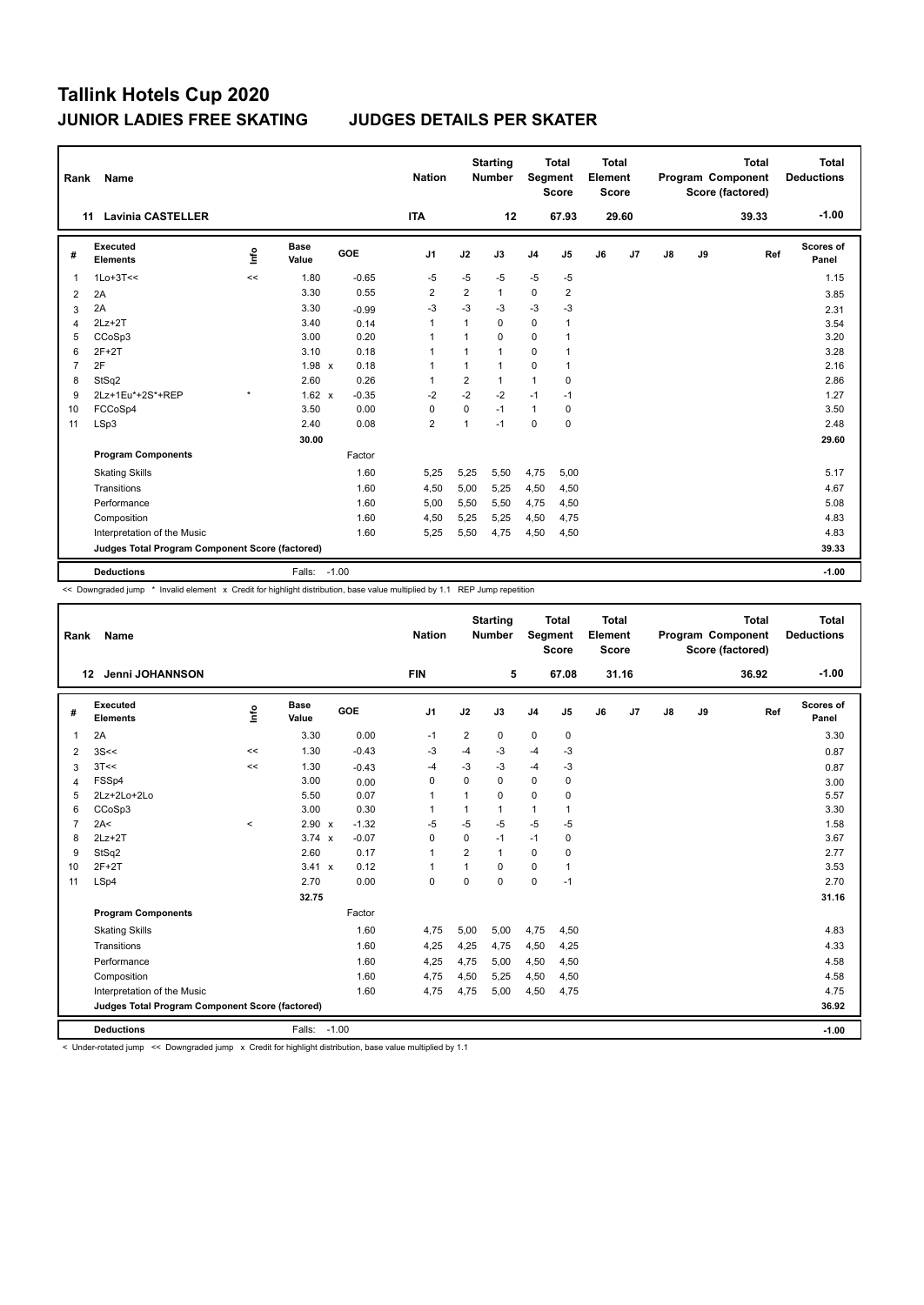| Rank           | Name                                            |      |                      |            | <b>Nation</b>  |                | <b>Starting</b><br><b>Number</b> | Segment        | Total<br><b>Score</b> | Total<br>Element<br><b>Score</b> |       |    |    | <b>Total</b><br>Program Component<br>Score (factored) | Total<br><b>Deductions</b> |
|----------------|-------------------------------------------------|------|----------------------|------------|----------------|----------------|----------------------------------|----------------|-----------------------|----------------------------------|-------|----|----|-------------------------------------------------------|----------------------------|
|                | <b>Vivien TESZARI</b><br>13                     |      |                      |            | <b>SWE</b>     |                | 11                               |                | 66.47                 |                                  | 25.81 |    |    | 40.66                                                 | 0.00                       |
| #              | Executed<br><b>Elements</b>                     | ١nf٥ | <b>Base</b><br>Value | <b>GOE</b> | J <sub>1</sub> | J2             | J3                               | J <sub>4</sub> | J <sub>5</sub>        | J6                               | J7    | J8 | J9 | Ref                                                   | Scores of<br>Panel         |
| $\mathbf{1}$   | 2Lz+2T<+2Lo<<                                   | <<   | 3.64                 | $-0.91$    | $-2$           | $-4$           | $-5$                             | $-5$           | $-4$                  |                                  |       |    |    |                                                       | 2.73                       |
| 2              | 1A                                              |      | 1.10                 | $-0.22$    | $-2$           | $-2$           | $-2$                             | $-2$           | $-2$                  |                                  |       |    |    |                                                       | 0.88                       |
| 3              | 2A                                              |      | 3.30                 | 0.44       | $\overline{1}$ | $\overline{2}$ | $\overline{2}$                   | $\mathbf 0$    | 1                     |                                  |       |    |    |                                                       | 3.74                       |
| 4              | FCSp1                                           |      | 1.90                 | 0.19       | $\overline{2}$ | $\mathbf{1}$   | 1                                | 1              | 1                     |                                  |       |    |    |                                                       | 2.09                       |
| 5              | StSq2                                           |      | 2.60                 | 0.26       | $\mathbf{1}$   | 2              | $\mathbf 0$                      | $\overline{2}$ | 0                     |                                  |       |    |    |                                                       | 2.86                       |
| 6              | 2Fe                                             | e    | 1.44                 | $-0.34$    | $-2$           | $-2$           | $-2$                             | $-3$           | $-3$                  |                                  |       |    |    |                                                       | 1.10                       |
| $\overline{7}$ | $2Lz+2T$                                        |      | $3.74 \times$        | 0.00       | 0              | 1              | $\mathbf 0$                      | $\mathbf 0$    | $-1$                  |                                  |       |    |    |                                                       | 3.74                       |
| 8              | 2S                                              |      | $1.43 \times$        | 0.09       | $\overline{1}$ | $\overline{2}$ | $\Omega$                         | $\Omega$       | $\mathbf{1}$          |                                  |       |    |    |                                                       | 1.52                       |
| 9              | 2S                                              |      | $1.43 \times$        | 0.09       | $\overline{1}$ | 1              | $\mathbf{1}$                     | $\mathbf 0$    | $\mathbf 0$           |                                  |       |    |    |                                                       | 1.52                       |
| 10             | CCoSp3V                                         |      | 2.25                 | 0.23       | 1              | 1              | $\Omega$                         | 1              | 1                     |                                  |       |    |    |                                                       | 2.48                       |
| 11             | LSp4                                            |      | 2.70                 | 0.45       | $\overline{2}$ | $\overline{2}$ | $\overline{1}$                   | $\overline{2}$ | $\mathbf{1}$          |                                  |       |    |    |                                                       | 3.15                       |
|                |                                                 |      | 25.53                |            |                |                |                                  |                |                       |                                  |       |    |    |                                                       | 25.81                      |
|                | <b>Program Components</b>                       |      |                      | Factor     |                |                |                                  |                |                       |                                  |       |    |    |                                                       |                            |
|                | <b>Skating Skills</b>                           |      |                      | 1.60       | 5.50           | 5,75           | 5,75                             | 4,75           | 5,00                  |                                  |       |    |    |                                                       | 5.42                       |
|                | Transitions                                     |      |                      | 1.60       | 4,50           | 5,25           | 5,25                             | 4,50           | 4,75                  |                                  |       |    |    |                                                       | 4.83                       |
|                | Performance                                     |      |                      | 1.60       | 5,00           | 5,50           | 5,50                             | 4,75           | 4,50                  |                                  |       |    |    |                                                       | 5.08                       |
|                | Composition                                     |      |                      | 1.60       | 5,25           | 5,25           | 5,75                             | 4,50           | 4,50                  |                                  |       |    |    |                                                       | 5.00                       |
|                | Interpretation of the Music                     |      |                      | 1.60       | 5,00           | 5,50           | 5,50                             | 4,75           | 4,75                  |                                  |       |    |    |                                                       | 5.08                       |
|                | Judges Total Program Component Score (factored) |      |                      |            |                |                |                                  |                |                       |                                  |       |    |    |                                                       | 40.66                      |
|                | <b>Deductions</b>                               |      |                      |            |                |                |                                  |                |                       |                                  |       |    |    |                                                       | 0.00                       |

< Under-rotated jump << Downgraded jump x Credit for highlight distribution, base value multiplied by 1.1 e Wrong edge

| Rank           | Name                                            |         |                      |         | <b>Nation</b>  |      | <b>Starting</b><br><b>Number</b> | <b>Segment</b> | <b>Total</b><br><b>Score</b> | <b>Total</b><br>Element<br>Score |                |               |    | <b>Total</b><br>Program Component<br>Score (factored) | <b>Total</b><br><b>Deductions</b> |
|----------------|-------------------------------------------------|---------|----------------------|---------|----------------|------|----------------------------------|----------------|------------------------------|----------------------------------|----------------|---------------|----|-------------------------------------------------------|-----------------------------------|
|                | Emma KIVIOJA<br>14                              |         |                      |         | <b>SWE</b>     |      | 6                                |                | 65.36                        |                                  | 28.70          |               |    | 36.66                                                 | 0.00                              |
| #              | Executed<br><b>Elements</b>                     | lnfo    | <b>Base</b><br>Value | GOE     | J <sub>1</sub> | J2   | J3                               | J <sub>4</sub> | J5                           | J6                               | J <sub>7</sub> | $\mathsf{J}8$ | J9 | Ref                                                   | Scores of<br>Panel                |
| 1              | 3Lze<<                                          | $\prec$ | 1.68                 | $-0.84$ | $-5$           | $-5$ | $-5$                             | $-5$           | $-5$                         |                                  |                |               |    |                                                       | 0.84                              |
| 2              | 2A<<                                            | <<      | 1.10                 | $-0.37$ | -3             | $-4$ | $-4$                             | $-2$           | -3                           |                                  |                |               |    |                                                       | 0.73                              |
| 3              | $3S<+2T$                                        | $\,<\,$ | 4.74                 | $-0.69$ | $-1$           | $-2$ | $-2$                             | $-2$           | $-2$                         |                                  |                |               |    |                                                       | 4.05                              |
| 4              | CCoSp4                                          |         | 3.50                 | 0.35    | $\overline{1}$ | 1    | $\mathbf{1}$                     | 0              | 1                            |                                  |                |               |    |                                                       | 3.85                              |
| 5              | StSq2                                           |         | 2.60                 | 0.26    | 1              | 1    | 1                                | 0              | 1                            |                                  |                |               |    |                                                       | 2.86                              |
| 6              | 3S<<                                            | $\prec$ | 1.30                 | $-0.65$ | $-5$           | $-5$ | $-5$                             | $-5$           | $-5$                         |                                  |                |               |    |                                                       | 0.65                              |
| $\overline{7}$ | 2F+2Lo+2T                                       |         | 5.28 x               | 0.00    | $\mathbf 0$    | $-1$ | $\mathbf 0$                      | $\mathbf 0$    | 0                            |                                  |                |               |    |                                                       | 5.28                              |
| 8              | LSp4                                            |         | 2.70                 | 0.18    | 0              | 1    | 0                                | 1              | 1                            |                                  |                |               |    |                                                       | 2.88                              |
| 9              | $2F+2Lo$                                        |         | $3.85 \times$        | $-0.72$ | $-4$           | $-3$ | $-4$                             | $-4$           | $-4$                         |                                  |                |               |    |                                                       | 3.13                              |
| 10             | 2Lze                                            | e       | $1.85 \times$        | $-0.50$ | $-3$           | $-3$ | $-3$                             | $-4$           | -3                           |                                  |                |               |    |                                                       | 1.35                              |
| 11             | FCSp3                                           |         | 2.80                 | 0.28    | $\overline{1}$ | 1    | $\mathbf{1}$                     | 1              | 0                            |                                  |                |               |    |                                                       | 3.08                              |
|                |                                                 |         | 31.40                |         |                |      |                                  |                |                              |                                  |                |               |    |                                                       | 28.70                             |
|                | <b>Program Components</b>                       |         |                      | Factor  |                |      |                                  |                |                              |                                  |                |               |    |                                                       |                                   |
|                | <b>Skating Skills</b>                           |         |                      | 1.60    | 4,75           | 5,00 | 5,00                             | 4,50           | 4,75                         |                                  |                |               |    |                                                       | 4.83                              |
|                | Transitions                                     |         |                      | 1.60    | 4,50           | 4,50 | 4,50                             | 4,50           | 4,75                         |                                  |                |               |    |                                                       | 4.50                              |
|                | Performance                                     |         |                      | 1.60    | 4,50           | 4,75 | 4,50                             | 4,00           | 4,25                         |                                  |                |               |    |                                                       | 4.42                              |
|                | Composition                                     |         |                      | 1.60    | 5,00           | 4,25 | 5,00                             | 4,25           | 4,50                         |                                  |                |               |    |                                                       | 4.58                              |
|                | Interpretation of the Music                     |         |                      | 1.60    | 5,00           | 4,50 | 4,75                             | 4,50           | 4,50                         |                                  |                |               |    |                                                       | 4.58                              |
|                | Judges Total Program Component Score (factored) |         |                      |         |                |      |                                  |                |                              |                                  |                |               |    |                                                       | 36.66                             |
|                | <b>Deductions</b>                               |         |                      |         |                |      |                                  |                |                              |                                  |                |               |    |                                                       | 0.00                              |

< Under-rotated jump << Downgraded jump x Credit for highlight distribution, base value multiplied by 1.1 e Wrong edge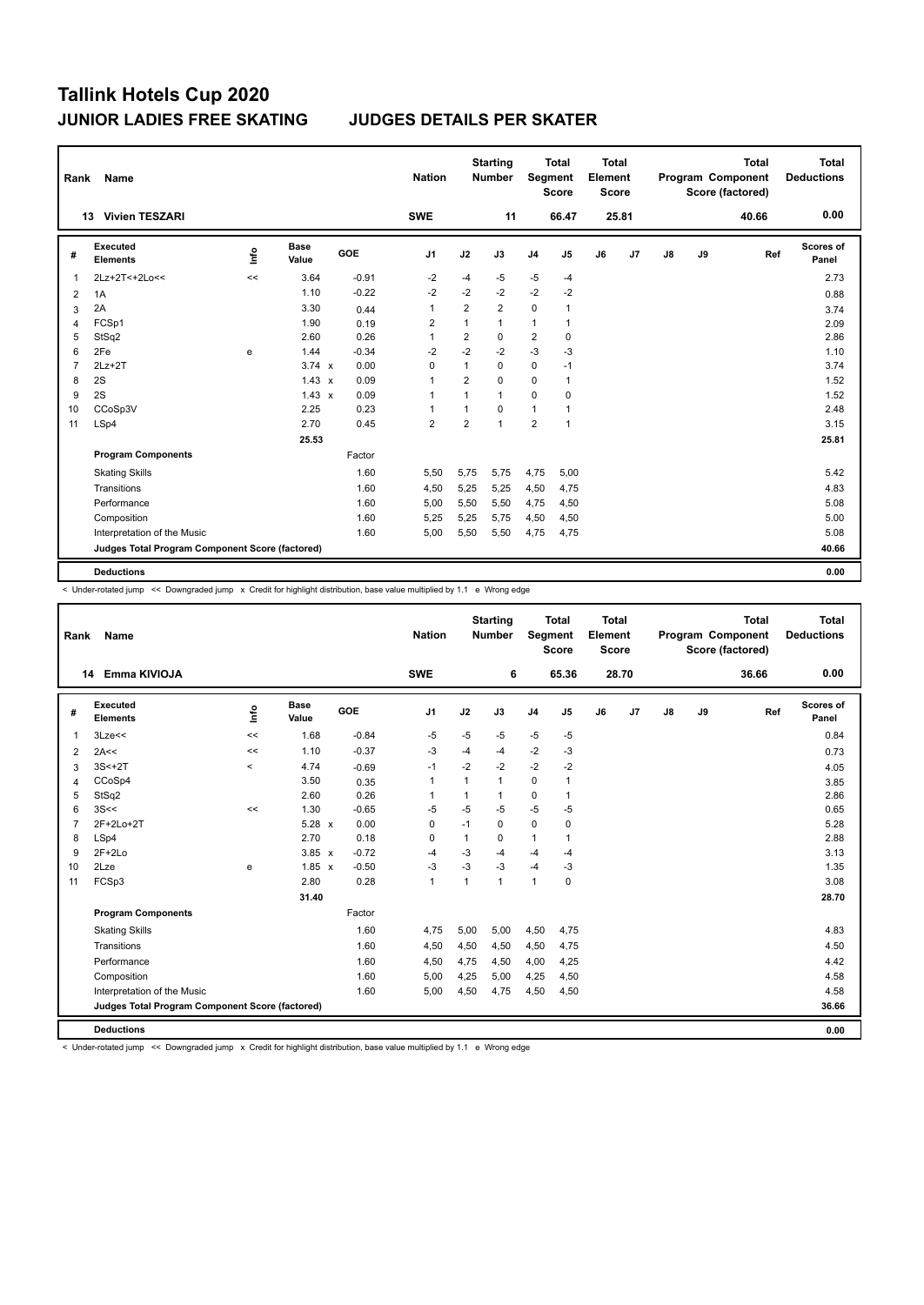| Rank                   | Name                                            |      |                      |            | <b>Nation</b>  |                | <b>Starting</b><br><b>Number</b> |                | <b>Total</b><br>Segment<br><b>Score</b> | <b>Total</b><br>Element<br><b>Score</b> |       |    |    | <b>Total</b><br>Program Component<br>Score (factored) | Total<br><b>Deductions</b> |
|------------------------|-------------------------------------------------|------|----------------------|------------|----------------|----------------|----------------------------------|----------------|-----------------------------------------|-----------------------------------------|-------|----|----|-------------------------------------------------------|----------------------------|
|                        | <b>Cailin O'KEEFE</b><br>15                     |      |                      |            | <b>AUS</b>     |                | $\mathbf{2}$                     |                | 64.39                                   |                                         | 28.53 |    |    | 35.86                                                 | 0.00                       |
| #                      | <b>Executed</b><br><b>Elements</b>              | ١nf٥ | <b>Base</b><br>Value | <b>GOE</b> | J <sub>1</sub> | J2             | J3                               | J <sub>4</sub> | J <sub>5</sub>                          | J6                                      | J7    | J8 | J9 | Ref                                                   | Scores of<br>Panel         |
|                        | 2Lz                                             |      | 2.10                 | 0.28       | 1              | $\overline{2}$ | $\mathbf{1}$                     | $\mathbf{1}$   | 2                                       |                                         |       |    |    |                                                       | 2.38                       |
| 2                      | 2A<<                                            | <<   | 1.10                 | $-0.44$    | $-3$           | $-4$           | $-4$                             | $-4$           | $-4$                                    |                                         |       |    |    |                                                       | 0.66                       |
| 3                      | $2F+2Lo$                                        |      | 3.50                 | 0.00       | 0              | 0              | $-1$                             | 0              | 0                                       |                                         |       |    |    |                                                       | 3.50                       |
| $\boldsymbol{\Lambda}$ | 2A<<                                            | <<   | 1.10                 | $-0.44$    | $-3$           | $-4$           | $-4$                             | $-4$           | $-4$                                    |                                         |       |    |    |                                                       | 0.66                       |
| 5                      | FCSSp4                                          |      | 3.00                 | 0.40       | $\overline{2}$ | $\mathbf 0$    | $\mathbf{1}$                     | $\mathbf{1}$   | 2                                       |                                         |       |    |    |                                                       | 3.40                       |
| 6                      | CCoSp4                                          |      | 3.50                 | 0.35       | 1              | $\overline{2}$ | $\mathbf{1}$                     | $\mathbf{1}$   | 1                                       |                                         |       |    |    |                                                       | 3.85                       |
|                        | 2F+2T+2Lo                                       |      | $5.28 \times$        | $-0.18$    | 0              | $-1$           | $-2$                             | $-1$           | $-1$                                    |                                         |       |    |    |                                                       | 5.10                       |
| 8                      | StSq2                                           |      | 2.60                 | 0.00       | 0              | 1              | 0                                | $\mathbf 0$    | 0                                       |                                         |       |    |    |                                                       | 2.60                       |
| 9                      | 2S                                              |      | $1.43 \times$        | 0.13       | 1              | 1              | 0                                | $\mathbf{1}$   | 1                                       |                                         |       |    |    |                                                       | 1.56                       |
| 10                     | $2$ Lze $+2$ T                                  | e    | $3.28 \times$        | $-0.61$    | -3             | $-4$           | $-4$                             | $-4$           | -3                                      |                                         |       |    |    |                                                       | 2.67                       |
| 11                     | LSp2                                            |      | 1.90                 | 0.25       | $\overline{2}$ | $\overline{2}$ | 0                                | $\mathbf{1}$   | 1                                       |                                         |       |    |    |                                                       | 2.15                       |
|                        |                                                 |      | 28.79                |            |                |                |                                  |                |                                         |                                         |       |    |    |                                                       | 28.53                      |
|                        | <b>Program Components</b>                       |      |                      | Factor     |                |                |                                  |                |                                         |                                         |       |    |    |                                                       |                            |
|                        | <b>Skating Skills</b>                           |      |                      | 1.60       | 4,50           | 4,25           | 4,75                             | 4,75           | 4,50                                    |                                         |       |    |    |                                                       | 4.58                       |
|                        | Transitions                                     |      |                      | 1.60       | 4,00           | 4,25           | 4,50                             | 4,50           | 4,25                                    |                                         |       |    |    |                                                       | 4.33                       |
|                        | Performance                                     |      |                      | 1.60       | 4,50           | 4,75           | 4,25                             | 4,75           | 4,50                                    |                                         |       |    |    |                                                       | 4.58                       |
|                        | Composition                                     |      |                      | 1.60       | 4,25           | 4,50           | 4,25                             | 4,50           | 4,75                                    |                                         |       |    |    |                                                       | 4.42                       |
|                        | Interpretation of the Music                     |      |                      | 1.60       | 4,50           | 4,25           | 4,25                             | 4,75           | 4,75                                    |                                         |       |    |    |                                                       | 4.50                       |
|                        | Judges Total Program Component Score (factored) |      |                      |            |                |                |                                  |                |                                         |                                         |       |    |    |                                                       | 35.86                      |
|                        | <b>Deductions</b>                               |      |                      |            |                |                |                                  |                |                                         |                                         |       |    |    |                                                       | 0.00                       |

<< Downgraded jump x Credit for highlight distribution, base value multiplied by 1.1 e Wrong edge

| Rank           | <b>Name</b>                                     |         |                      |            | <b>Nation</b>  |                | <b>Starting</b><br><b>Number</b> | Segment        | <b>Total</b><br><b>Score</b> | Total<br>Element<br><b>Score</b> |       |    |    | <b>Total</b><br>Program Component<br>Score (factored) | Total<br><b>Deductions</b> |
|----------------|-------------------------------------------------|---------|----------------------|------------|----------------|----------------|----------------------------------|----------------|------------------------------|----------------------------------|-------|----|----|-------------------------------------------------------|----------------------------|
|                | <b>Marianne MUST</b><br>16                      |         |                      |            | <b>EST</b>     |                | 1                                |                | 63.25                        |                                  | 31.58 |    |    | 32.67                                                 | $-1.00$                    |
| #              | <b>Executed</b><br><b>Elements</b>              | lnfo    | <b>Base</b><br>Value | <b>GOE</b> | J <sub>1</sub> | J2             | J3                               | J <sub>4</sub> | J <sub>5</sub>               | J6                               | J7    | J8 | J9 | Ref                                                   | Scores of<br>Panel         |
| $\overline{1}$ | 2Lz                                             |         | 2.10                 | 0.07       | $\mathbf{1}$   | $\overline{2}$ | 0                                | $\mathbf 0$    | $\mathbf 0$                  |                                  |       |    |    |                                                       | 2.17                       |
| 2              | 2A                                              |         | 3.30                 | 0.11       | 0              | $\overline{2}$ | 0                                | 0              | 1                            |                                  |       |    |    |                                                       | 3.41                       |
| 3              | 3S                                              |         | 4.30                 | 0.14       | 0              | 1              | $\mathbf{1}$                     | 0              | 0                            |                                  |       |    |    |                                                       | 4.44                       |
| $\overline{4}$ | 2Lo                                             |         | 1.70                 | 0.00       | $\mathbf 0$    | $-1$           | 0                                | $\mathbf 0$    | 0                            |                                  |       |    |    |                                                       | 1.70                       |
| 5              | LSp3                                            |         | 2.40                 | 0.24       | $\overline{2}$ | $\mathbf{1}$   | $\mathbf{1}$                     | 0              | 1                            |                                  |       |    |    |                                                       | 2.64                       |
| 6              | StSq2                                           |         | 2.60                 | $-0.26$    | $\mathbf 0$    | $\mathbf 0$    | $-2$                             | $-2$           | $-1$                         |                                  |       |    |    |                                                       | 2.34                       |
| $\overline{7}$ | 3Lo<<                                           | <<      | 1.87<br>$\mathsf{x}$ | $-0.85$    | -5             | $-5$           | $-5$                             | $-5$           | $-5$                         |                                  |       |    |    |                                                       | 1.02                       |
| 8              | 2A+1Eu+2S                                       |         | 5.61 x               | 0.00       | 0              | $\Omega$       | 0                                | 1              | 0                            |                                  |       |    |    |                                                       | 5.61                       |
| 9              | 2Lz!<+2Lo                                       | $\prec$ | $3.72 \times$        | $-0.57$    | $-2$           | $-3$           | $-4$                             | $-4$           | $-3$                         |                                  |       |    |    |                                                       | 3.15                       |
| 10             | FSSp1                                           |         | 2.00                 | 0.00       | $\mathbf{1}$   | $-1$           | $\Omega$                         | $-1$           | 1                            |                                  |       |    |    |                                                       | 2.00                       |
| 11             | CCoSp3                                          |         | 3.00                 | 0.10       | $\mathbf{1}$   | $\Omega$       | $-1$                             | $\mathbf{1}$   | $\mathbf 0$                  |                                  |       |    |    |                                                       | 3.10                       |
|                |                                                 |         | 32.60                |            |                |                |                                  |                |                              |                                  |       |    |    |                                                       | 31.58                      |
|                | <b>Program Components</b>                       |         |                      | Factor     |                |                |                                  |                |                              |                                  |       |    |    |                                                       |                            |
|                | <b>Skating Skills</b>                           |         |                      | 1.60       | 4,25           | 4,50           | 4,25                             | 4,50           | 4,50                         |                                  |       |    |    |                                                       | 4.42                       |
|                | Transitions                                     |         |                      | 1.60       | 3,75           | 4,00           | 4,00                             | 3,75           | 4,00                         |                                  |       |    |    |                                                       | 3.92                       |
|                | Performance                                     |         |                      | 1.60       | 3,75           | 4,00           | 4,50                             | 4,00           | 4,00                         |                                  |       |    |    |                                                       | 4.00                       |
|                | Composition                                     |         |                      | 1.60       | 4,00           | 4,00           | 4,25                             | 4,25           | 4,00                         |                                  |       |    |    |                                                       | 4.08                       |
|                | Interpretation of the Music                     |         |                      | 1.60       | 4,00           | 4,00           | 4,00                             | 3,75           | 4,25                         |                                  |       |    |    |                                                       | 4.00                       |
|                | Judges Total Program Component Score (factored) |         |                      |            |                |                |                                  |                |                              |                                  |       |    |    |                                                       | 32.67                      |
|                | <b>Deductions</b>                               |         | Falls:               | $-1.00$    |                |                |                                  |                |                              |                                  |       |    |    |                                                       | $-1.00$                    |

< Under-rotated jump << Downgraded jump x Credit for highlight distribution, base value multiplied by 1.1 ! Not clear edge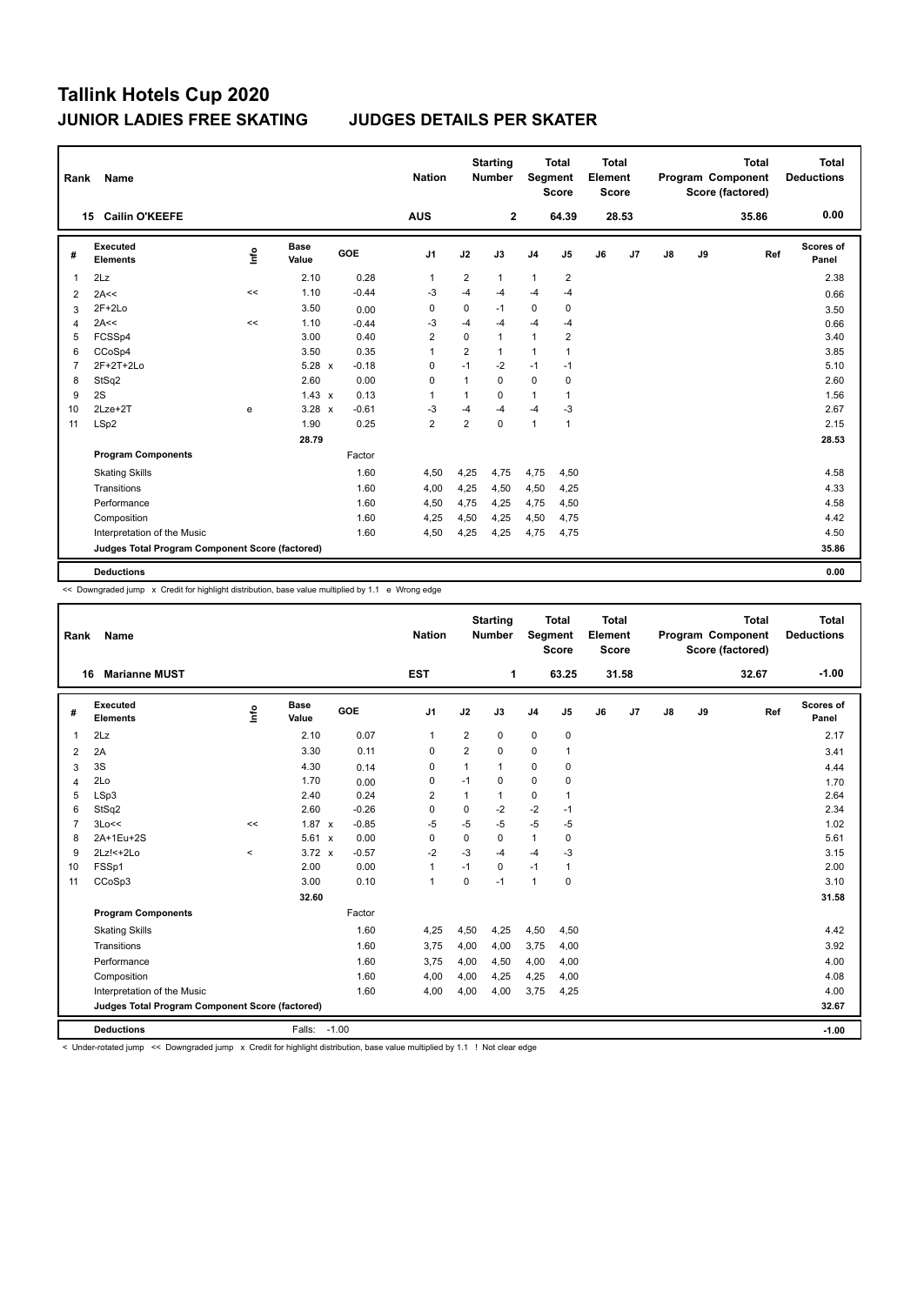| Rank           | <b>Name</b>                                     |         |                      |            | <b>Nation</b>  |      | <b>Starting</b><br><b>Number</b> | Segment        | <b>Total</b><br><b>Score</b> | <b>Total</b><br>Element<br>Score |                |               |    | <b>Total</b><br>Program Component<br>Score (factored) | <b>Total</b><br><b>Deductions</b> |
|----------------|-------------------------------------------------|---------|----------------------|------------|----------------|------|----------------------------------|----------------|------------------------------|----------------------------------|----------------|---------------|----|-------------------------------------------------------|-----------------------------------|
|                | <b>Isabella VANDERLAAT</b><br>17                |         |                      |            | <b>SWE</b>     |      | 10                               |                | 60.91                        |                                  | 23.52          |               |    | 38.39                                                 | $-1.00$                           |
| #              | Executed<br><b>Elements</b>                     | lnfo    | <b>Base</b><br>Value | <b>GOE</b> | J <sub>1</sub> | J2   | J3                               | J <sub>4</sub> | J <sub>5</sub>               | J6                               | J <sub>7</sub> | $\mathsf{J}8$ | J9 | Ref                                                   | Scores of<br>Panel                |
| $\mathbf{1}$   | 3Lze                                            | e       | 4.72                 | $-2.36$    | $-5$           | $-5$ | $-5$                             | $-5$           | $-5$                         |                                  |                |               |    |                                                       | 2.36                              |
| 2              | 3S<                                             | $\prec$ | 3.44                 | $-0.69$    | $-2$           | $-2$ | $-2$                             | $-2$           | $-2$                         |                                  |                |               |    |                                                       | 2.75                              |
| 3              | 2A<                                             | $\prec$ | 2.64                 | $-0.35$    | -1             | $-2$ | $-1$                             | $-2$           | $-1$                         |                                  |                |               |    |                                                       | 2.29                              |
| 4              | LSp4                                            |         | 2.70                 | 0.27       | $\mathbf{1}$   | 3    | 2                                | $\mathbf 0$    | 0                            |                                  |                |               |    |                                                       | 2.97                              |
| 5              | $2A<+1L0$                                       | $\prec$ | 3.14                 | $-0.53$    | $-1$           | $-3$ | $-2$                             | $-2$           | $-2$                         |                                  |                |               |    |                                                       | 2.61                              |
| 6              | 2F+1Lo+2Lo<<                                    | <<      | $3.08 \times$        | $-0.54$    | -3             | $-4$ | $-3$                             | $-3$           | $-3$                         |                                  |                |               |    |                                                       | 2.54                              |
| $\overline{7}$ | StSq1                                           |         | 1.80                 | 0.00       | 0              | 2    | $-1$                             | 0              | 0                            |                                  |                |               |    |                                                       | 1.80                              |
| 8              | $2$ Lze+ $2$ T<<                                | <<      | 2.29 x               | $-0.84$    | -3             | $-5$ | $-5$                             | $-5$           | $-5$                         |                                  |                |               |    |                                                       | 1.45                              |
| 9              | 2Lze                                            | e       | $1.85 \times$        | $-0.56$    | $-2$           | $-4$ | $-3$                             | $-4$           | -3                           |                                  |                |               |    |                                                       | 1.29                              |
| 10             | CCoSp2V                                         |         | 1.88                 | $-0.13$    | $\pmb{0}$      | $-1$ | 0                                | $-1$           | $-1$                         |                                  |                |               |    |                                                       | 1.75                              |
| 11             | FCSp1                                           |         | 1.90                 | $-0.19$    | $-1$           | $-1$ | $-2$                             | $-1$           | $-1$                         |                                  |                |               |    |                                                       | 1.71                              |
|                |                                                 |         | 29.44                |            |                |      |                                  |                |                              |                                  |                |               |    |                                                       | 23.52                             |
|                | <b>Program Components</b>                       |         |                      | Factor     |                |      |                                  |                |                              |                                  |                |               |    |                                                       |                                   |
|                | <b>Skating Skills</b>                           |         |                      | 1.60       | 5,00           | 5,50 | 5,50                             | 4,50           | 4,75                         |                                  |                |               |    |                                                       | 5.08                              |
|                | Transitions                                     |         |                      | 1.60       | 4,75           | 5,25 | 5,00                             | 4,25           | 4,50                         |                                  |                |               |    |                                                       | 4.75                              |
|                | Performance                                     |         |                      | 1.60       | 4,50           | 5,00 | 4,75                             | 4,50           | 4,50                         |                                  |                |               |    |                                                       | 4.58                              |
|                | Composition                                     |         |                      | 1.60       | 4,75           | 5,25 | 5,00                             | 4,50           | 4,50                         |                                  |                |               |    |                                                       | 4.75                              |
|                | Interpretation of the Music                     |         |                      | 1.60       | 5,00           | 5,25 | 4,75                             | 4,50           | 4,75                         |                                  |                |               |    |                                                       | 4.83                              |
|                | Judges Total Program Component Score (factored) |         |                      |            |                |      |                                  |                |                              |                                  |                |               |    |                                                       | 38.39                             |
|                | <b>Deductions</b>                               |         | Falls:               | $-1.00$    |                |      |                                  |                |                              |                                  |                |               |    |                                                       | $-1.00$                           |

< Under-rotated jump << Downgraded jump x Credit for highlight distribution, base value multiplied by 1.1 e Wrong edge

| Rank           | Name                                            |         |                      |         | <b>Nation</b>  |                | <b>Starting</b><br><b>Number</b> |                | <b>Total</b><br>Segment<br><b>Score</b> | Total<br>Element<br><b>Score</b> |       |    |    | <b>Total</b><br>Program Component<br>Score (factored) | Total<br><b>Deductions</b> |
|----------------|-------------------------------------------------|---------|----------------------|---------|----------------|----------------|----------------------------------|----------------|-----------------------------------------|----------------------------------|-------|----|----|-------------------------------------------------------|----------------------------|
|                | <b>Sirkku KOSKENVAARA</b><br>18                 |         |                      |         | <b>FIN</b>     |                | 3                                |                | 60.27                                   |                                  | 25.20 |    |    | 35.07                                                 | 0.00                       |
| #              | <b>Executed</b><br><b>Elements</b>              | ١nf٥    | <b>Base</b><br>Value | GOE     | J <sub>1</sub> | J2             | J3                               | J <sub>4</sub> | J5                                      | J6                               | J7    | J8 | J9 | Ref                                                   | Scores of<br>Panel         |
| 1              | 1A                                              |         | 1.10                 | $-0.44$ | $-4$           | $-5$           | $-5$                             | $-2$           | $-3$                                    |                                  |       |    |    |                                                       | 0.66                       |
| 2              | 2S<                                             | $\prec$ | 1.04                 | $-0.49$ | $-5$           | $-5$           | $-5$                             | $-3$           | $-4$                                    |                                  |       |    |    |                                                       | 0.55                       |
| 3              | 2A                                              |         | 3.30                 | 0.00    | 0              | $\mathbf{1}$   | 0                                | $\mathbf 0$    | 0                                       |                                  |       |    |    |                                                       | 3.30                       |
| 4              | CCoSp3V                                         |         | 2.25                 | $-0.15$ | $-1$           | $-1$           | $\mathbf 0$                      | $-1$           | 0                                       |                                  |       |    |    |                                                       | 2.10                       |
| 5              | 2Lz                                             |         | 2.10                 | $-0.84$ | $-4$           | $-5$           | $-4$                             | $-3$           | -4                                      |                                  |       |    |    |                                                       | 1.26                       |
| 6              | $2Lz+2T<<$                                      | <<      | $2.75 \times$        | $-0.84$ | $-4$           | $-4$           | $-4$                             | $-4$           | -3                                      |                                  |       |    |    |                                                       | 1.91                       |
| $\overline{7}$ | 2F+1Eu+2S                                       |         | $3.96 \times$        | 0.00    | 0              | $\mathbf 0$    | 0                                | $-1$           | 1                                       |                                  |       |    |    |                                                       | 3.96                       |
| 8              | LSp3                                            |         | 2.40                 | 0.16    | $\Omega$       | $\overline{2}$ | $\mathbf{1}$                     | 0              | $\overline{1}$                          |                                  |       |    |    |                                                       | 2.56                       |
| 9              | StSq2                                           |         | 2.60                 | 0.09    | 1              | $\mathbf{1}$   | 0                                | $\mathbf 0$    | $\pmb{0}$                               |                                  |       |    |    |                                                       | 2.69                       |
| 10             | $2F+2Lo$                                        |         | $3.85 \times$        | $-0.24$ | $-1$           | $-2$           | $-2$                             | $-1$           | $-1$                                    |                                  |       |    |    |                                                       | 3.61                       |
| 11             | FSSp3                                           |         | 2.60                 | 0.00    | $\mathbf 0$    | $\mathbf 0$    | $\mathbf 0$                      | $-1$           | $\mathbf 0$                             |                                  |       |    |    |                                                       | 2.60                       |
|                |                                                 |         | 27.95                |         |                |                |                                  |                |                                         |                                  |       |    |    |                                                       | 25.20                      |
|                | <b>Program Components</b>                       |         |                      | Factor  |                |                |                                  |                |                                         |                                  |       |    |    |                                                       |                            |
|                | <b>Skating Skills</b>                           |         |                      | 1.60    | 4,50           | 4,25           | 5,00                             | 4,50           | 4,25                                    |                                  |       |    |    |                                                       | 4.42                       |
|                | Transitions                                     |         |                      | 1.60    | 4,00           | 4,25           | 5,00                             | 4,75           | 4,25                                    |                                  |       |    |    |                                                       | 4.42                       |
|                | Performance                                     |         |                      | 1.60    | 4,50           | 4,00           | 4,75                             | 4,00           | 4,50                                    |                                  |       |    |    |                                                       | 4.33                       |
|                | Composition                                     |         |                      | 1.60    | 4,25           | 4,25           | 5,50                             | 4,50           | 4,25                                    |                                  |       |    |    |                                                       | 4.33                       |
|                | Interpretation of the Music                     |         |                      | 1.60    | 4,50           | 4,00           | 5,00                             | 4,25           | 4,50                                    |                                  |       |    |    |                                                       | 4.42                       |
|                | Judges Total Program Component Score (factored) |         |                      |         |                |                |                                  |                |                                         |                                  |       |    |    |                                                       | 35.07                      |
|                | <b>Deductions</b>                               |         |                      |         |                |                |                                  |                |                                         |                                  |       |    |    |                                                       | 0.00                       |

< Under-rotated jump << Downgraded jump x Credit for highlight distribution, base value multiplied by 1.1